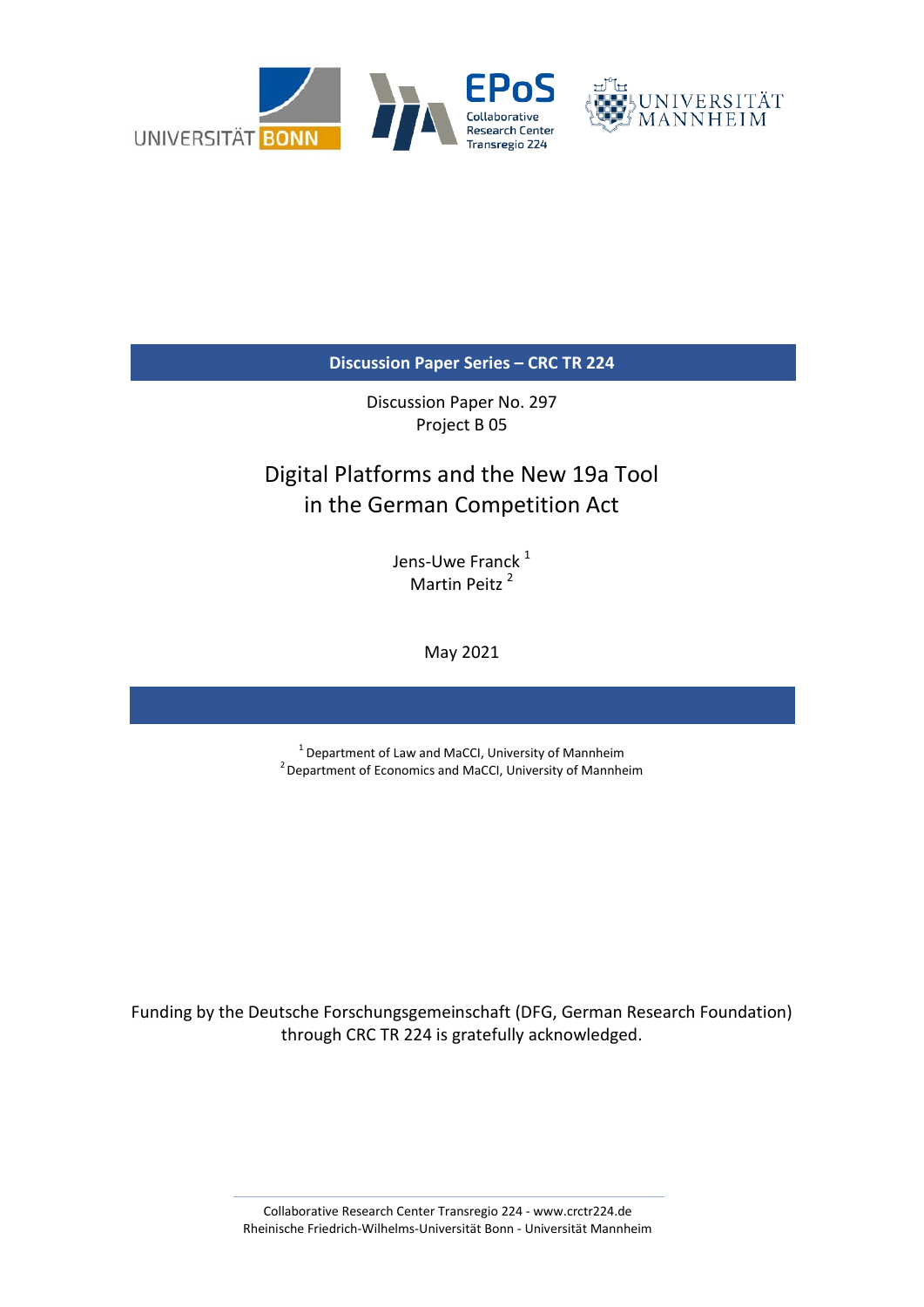## **Digital Platforms and the New 19a Tool in the German Competition Act\***

Jens-Uwe Franck<sup>\*\*</sup> and Martin Peitz<sup>\*\*\*</sup>

02 May 2021

#### **Abstract**

<span id="page-1-0"></span>In this article we present and critically evaluate the newly introduced section 19a of the German Competition Act. The provision applies to operators of twosided platforms and networks that the Bundeskartellamt classifies as being of 'paramount significance for competition across markets'. Using examples of previous abuse cases, we discuss which firms may eventually be the addressees of the new instrument. We analyse the list of prohibitable practices and point to normative uncertainties as regards the assessment of platform activities. We discuss the merits of the abridged judicial review. Finally, we consider the prospect of continuing fragmentation in the legal treatment of digital platforms in the internal market and assess the interaction with the Digital Markets Act as proposed by the European Commission.

**Keywords:** competition law; abuse of market power; digital platforms; gatekeeper; Big Tech

**JEL-Classification**: K21

<sup>\*</sup> The authors gratefully acknowledge support from the Deutsche Forschungsgemeinschaft through CRC TR 224 (project B05). Parts of this article draw on Jens-Uwe Franck and Martin Peitz, 'Section 19a of the Reformed German Competition Act: A (Too) Powerful Weapon to Tame Big Tech?' CPI Antitrust Chronicle, March 2021.

<sup>\*\*</sup> Department of Law and MaCCI, University of Mannheim. The author has no potential conflict of interest to disclose.

<sup>\*\*\*</sup> Department of Economics and MaCCI, University of Mannheim. The author has no potential conflict of interest to disclose.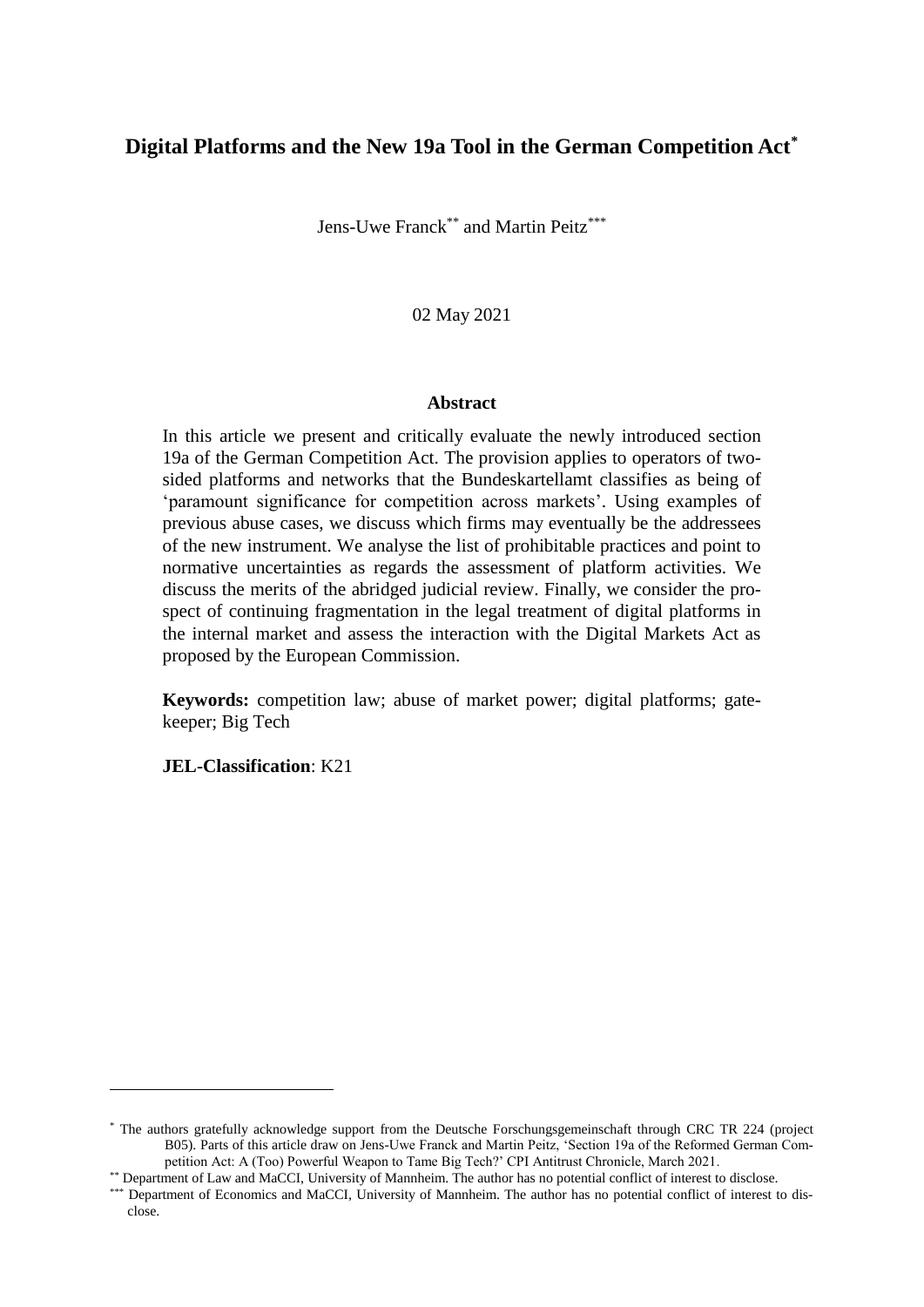## **CONTENTS**

|    | <b>ABSTRACT</b>                                                            |    |
|----|----------------------------------------------------------------------------|----|
| L. | <b>INTRODUCTION</b>                                                        |    |
| П. |                                                                            |    |
|    | CONCEPTUAL DEVIATIONS FROM TRADITIONAL COMPETITION LAW                     |    |
|    | IV. A TOOL ONLY TO ADDRESS (VERY) LARGE DIGITAL PLATFORMS?                 |    |
|    | A. Significant activities as operator of a two-sided platform or a network | 5  |
|    |                                                                            |    |
|    | C. Some reflections on potential addressees beyond GAFAM                   | q  |
|    |                                                                            | 12 |
|    |                                                                            | 12 |
|    |                                                                            | 14 |
|    |                                                                            | 17 |
|    |                                                                            | 17 |
|    |                                                                            | 18 |
|    | VI. PROMPT AND EFFECTIVE INTERVENTION: ABRIDGED JUDICIAL REVIEW 20         |    |
|    | VII. TOWARDS EVER-INCREASING REGULATORY FRAGMENTATION IN THE               |    |
|    | <b>INTERNAL MARKET?</b>                                                    |    |
|    | VIII. CONCLUDING REMARKS                                                   | 23 |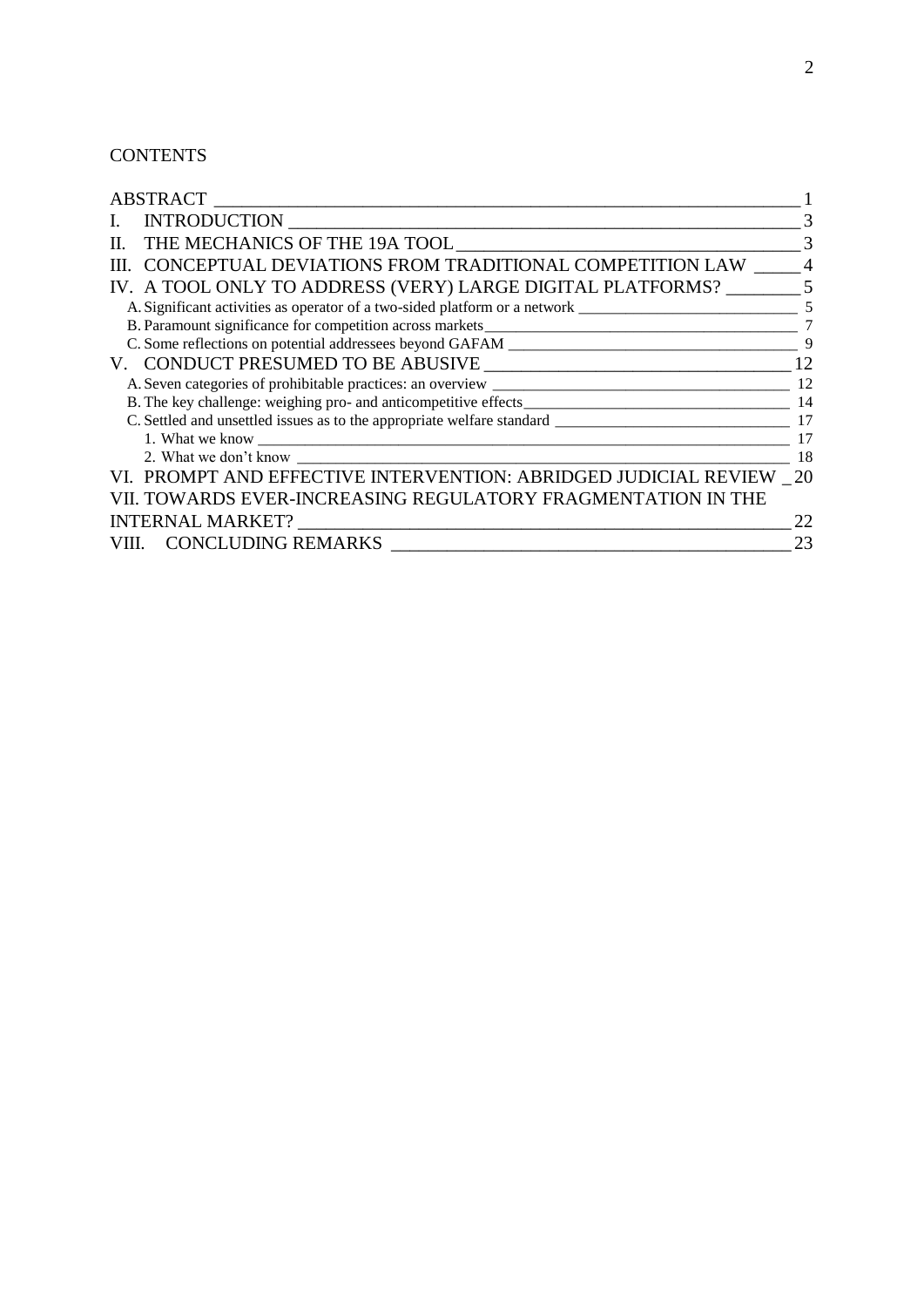## <span id="page-3-0"></span>**I. Introduction**

Around the globe, legislatures have become active in providing competition authorities with new tools and resources to curb the market power of large digital platforms. Germany is one of the countries at the forefront of these developments. On 18 January 2021, the German legislature adopted the Tenth Amendment to the German Competition  $Act^1$  ('Gesetz gegen Wettbewerbsbeschränkungen'), which includes a number of legal changes aimed at protecting competition in times of digitalization. Its major innovation is the competition instrument enshrined in section 19a of the Competition Act, which will give new powers to the Bundeskartellamt, the German competition authority, when dealing with large digital platforms (the '19a tool'). The new tool deviates in substance and procedure from traditional competition law and approaches the role of a regulatory instrument targeting the digital platform industry.

## <span id="page-3-1"></span>**II. The mechanics of the 19a tool**

As a first step, the Bundeskartellamt needs to decide whether a firm<sup>2</sup> is of 'paramount significance for competition across markets'.<sup>3</sup> Such a decision will be effective for five years.<sup>4</sup> Once it has done so, it can then prohibit the firm from engaging in certain types of conduct perceived to be anticompetitive.<sup>5</sup> The declaratory decision and the prohibition decision can be combined. The new law contains an exhaustive list of seven types of practice the German competition authority may prohibit, which can be roughly described as follows:

- (1) self-preferencing by vertically integrated firms;
- (2) hindering supply or sales activities of other firms (including noncompetitors);
- (3) hindering competitors in markets where the 19a firm may rapidly expand its position;
- (4) using collected data to raise market entry barriers or requiring users' permission for such use;
- (5) hindering competition by denying or impeding interoperability or portability of data;
- (6) withholding information on the 19a firm's performance;
- (7) demanding disproportionate (monetary or non-monetary) compensation from business customers.

<sup>1</sup> Bundesgesetzblatt (Federal Law Gazette), January 18, 2021, Part I No. 1, 2 et seq. Available at https://www.bgbl.de/xaver/bgbl/start.xav?start=//\*%5B@attr\_id=%27%27%5D#\_\_bgbl\_\_%2F%2F\*%5B%40attr\_id%3D %27bgbl121001.pdf%27%5D 1611317574622.

<sup>&</sup>lt;sup>2</sup> While throughout this paper we use the non-technical term 'firm', it should be noted that section 19a of the Competition Act refers to the addressed entities as 'undertakings' ('*Unternehmen*') and, thus, incorporates the concept of an 'undertaking' as it has been developed in EU competition practice and, at least as a matter of principle, as it has also been adopted by German Competition Law. See Jens-Uwe Franck, 'Defining the Leeway for Business Cooperation: Remaining Peculiarities under German Competition Law after Its Europeanisation' (2017) 5–6, available at https://ssrn.com/abstract=2942777.

<sup>&</sup>lt;sup>3</sup> Section 19a(1), 1st and 2nd sentences of the Competition Act.

<sup>4</sup> Section 19a(1), 1st and 2nd sentences of the Competition Act.

<sup>5</sup> Section 19a(1), 3rd sentence of the Competition Act.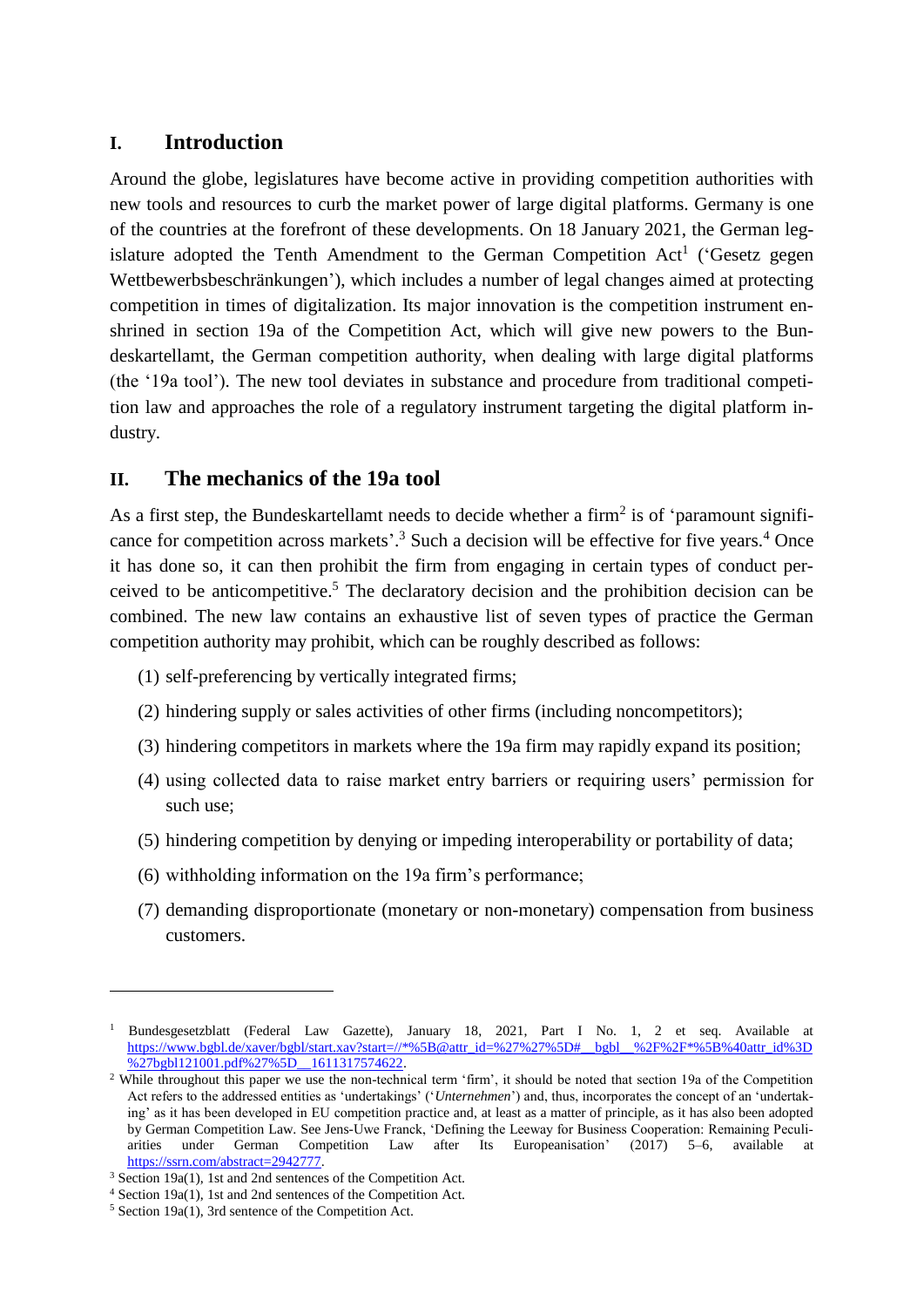Except for numbers (5) and (6), the descriptions of these categories of prohibitable conduct are each complemented by two illustrative examples in the law. The 19a firm can demonstrate that behaviour that comes under this list is 'objectively justified' but carries the burden of proving this.

<span id="page-4-1"></span>The Bundeskartellamt's decisions under section 19a of the Competition Act<sup>6</sup> can be challenged before the Bundesgerichtshof ('BGH'), the German Federal Court of Justice. In these cases, the court will decide as the first and only avenue of appeal.<sup>7</sup> A 19a firm that infringes a prohibition decision commits an administrative offence<sup>8</sup> and may be fined by the Bundeskartellamt. Other market players may bring actions for injunctions<sup>9</sup> or damages.<sup>10</sup>

#### <span id="page-4-0"></span>**III. Conceptual deviations from traditional competition law**

If we compare the 19a tool with traditional instruments of competition law, four distinct features stand out in particular:

*(1) Addressing firms' positions as intermediaries or gatekeepers.* Article 102 TFEU and section 19 of the Competition Act target the unilateral conduct of firms that dominate a defined market.<sup>11</sup> By contrast, section 19a of the Competition Act addresses unilateral practices by digital platforms because of their specific position as intermediaries and gatekeepers, as firms that offer essential intermediation services and control an interface between markets, regardless of whether they actually dominate one defined market.<sup>12</sup>

*(2) Burden of proof.* Pursuant to the principle of ex officio investigation applicable in competition proceedings, the Bundeskartellamt is entrusted with the task of determining, measuring and balancing pro- and anticompetitive effects and/or the efficiency losses and gains of a scrutinized practice. On a case-by-case basis, firms may be obliged to provide information available in their respective sphere of influence under procedural obligations to cooperate<sup>13</sup> and, if they fail to do so, must accept that the possible procompetitive effects or efficiency gains are not (fully) appreciated by the authority. In contrast, section 19a of the

 $6$  As the declaratory finding of an addressee status under section 19(1) of the Competition Act already concerns the economic interests of the undertaking in question, it can be challenged on its own. Deutscher Bundestag, Drucksache 19/23492, 19.10.2020, Gesetzentwurf der Bundesregierung, Entwurf eines Gesetzes zur Änderung des Gesetzes gegen Wettbewerbsbeschränkungen für ein fokussiertes, proaktives und digitales Wettbewerbsrecht 4.0 und anderer wettbewerbsrechtlicher Bestimmungen (GWB-Digitalisierungsgesetz), 74.

<sup>7</sup> Section 73(5) of the Competition Act.

<sup>8</sup> Section 81(2) no. 2a) of the Competition Act.

<sup>9</sup> Section 33 of the Competition Act.

<sup>10</sup> Section 33a of the Competition Act.

<sup>&</sup>lt;sup>11</sup> Note that section 20(1) of the Competition Act extends the applicability of the prohibition of exclusionary practices (as embodied in section 19(1) and (2) no. 1 of the Competition Act) to firms with mere relative market power. Remarkably, due to the recent reform, the provision now applies more broadly against abusive practices by (large) digital platforms because: first, the provision can be invoked now by any undertaking (and not only by small and medium-sized firms) and, second, the concept of relative market power has now been extended to also include the notion of 'intermediation power'.

<sup>&</sup>lt;sup>12</sup> Certainly, section 19a of the Competition Act and traditional competition law instruments are not strictly separated; their scope of application overlaps. This can be seen from the fact that market dominance is an important indication for identifying 19a firms. See section 19a(1), 2nd sentence, no. 1 Competition Act.

<sup>&</sup>lt;sup>13</sup> Section 26(2) of the Administrative Procedures Act (Verwaltungsverfahrensgesetz). See BGH, 15 May 2012, KVR 51/11 – *Wasserpreise Calw*, paras 18–19; Bundeskartellamt, 22 December 2015, B9-121/13 – *Booking*, para 124.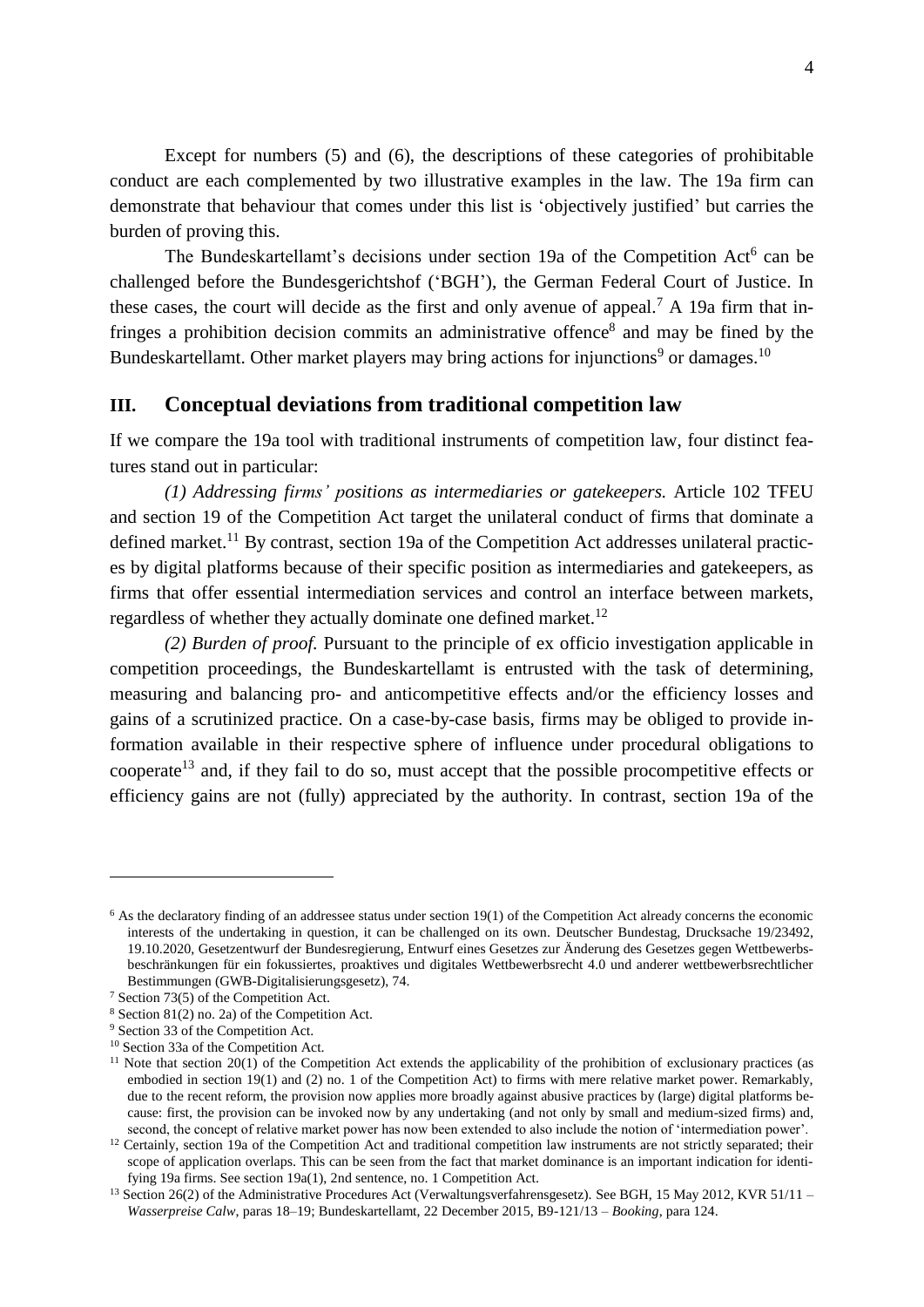Competition Act provides for an explicit shift of the burden of proof applicable to a list of practices that are presumed to be abusive.<sup>14</sup>

*(3) No self-executory obligations.* Conventional competition law provides for standards and rules, established by the legislature and refined through authorities' and courts' practice, which are directly binding on the market players that are addressed and which are directly applicable and, therefore, can also be directly invoked and enforced by private parties before the courts. This is different in section 19a of the Competition Act, where the prohibition of the listed practices in an actual case depends on an intervention by the Bundeskartellamt, which enjoys discretion in this regard. The role of the competition authority thus comes closer to that of a regulatory authority.

*(4) Abridged judicial review.* While decisions by the Bundeskartellamt are usually subject to a two-level system of judicial review, the authority's 19a decisions can only be reviewed by the BGH, acting as the court of first and last instance.

## <span id="page-5-0"></span>**IV. A tool only to address (very) large digital platforms?**

The reform of the Competition Act should facilitate better protection of competition in the field of digital ecosystems, which are often characterized by the fact that certain firms hold a gatekeeper position.<sup>15</sup> Thus, it is stated in the explanatory memorandum to the Competition Act Reform Bill that:

Section 19a therefore creates a basis which should enable the Bundeskartellamt to more effectively control those large digital groups which have a paramount position across markets.<sup>16</sup>

One may therefore assume that the drafters certainly had the Big Five  $('GAFAM'<sup>17</sup>)$  in mind when envisaging potential addressees of the 19a tool. However, to precisely define the group of firms that could be addressed, the prerequisites and criteria listed in section 19a(1) of the Competition Act must be examined more closely.

<span id="page-5-1"></span>A. Significant activities as operator of a two-sided platform or a network

First of all, section 19a(1) of the Competition Act addresses only firms that are 'active to a significant extent on markets within the meaning of section 18(3a)' of the Competition Act; the latter provision refers to 'multi-sided markets and networks'. The law's reference to 'multi-sided markets' is borrowed from the economic theory literature on the topic. However, multi-sidedness is a feature at the firm and not necessarily the market level. The reference to section 18(3a) of the Competition Act thus means that the 19a tool shall apply to firms that operate two-sided platforms<sup>18</sup> and act, therefore, as intermediaries between different user groups

<u>.</u>

<sup>&</sup>lt;sup>14</sup> A reversal of the burden of proof with regard to a possible objective justification also applies in the case of discriminatory practices covered by section 19(1) and (2), no. 1 and 3 of the Competition Act.

 $15$  Gesetzentwurf (n [6\)](#page-4-1), 73.

<sup>16</sup> Id.

<sup>&</sup>lt;sup>17</sup> Acronym for Google (Alphabet), Amazon, Facebook, Apple and Microsoft.

<sup>&</sup>lt;sup>18</sup> Certainly, many platforms cater to more than two groups that are linked through cross-group network effects and should therefore be called 'multi-sided'. Since the term 'two-sided platform' is widely used, we follow this convention with the understanding that at least two groups are involved.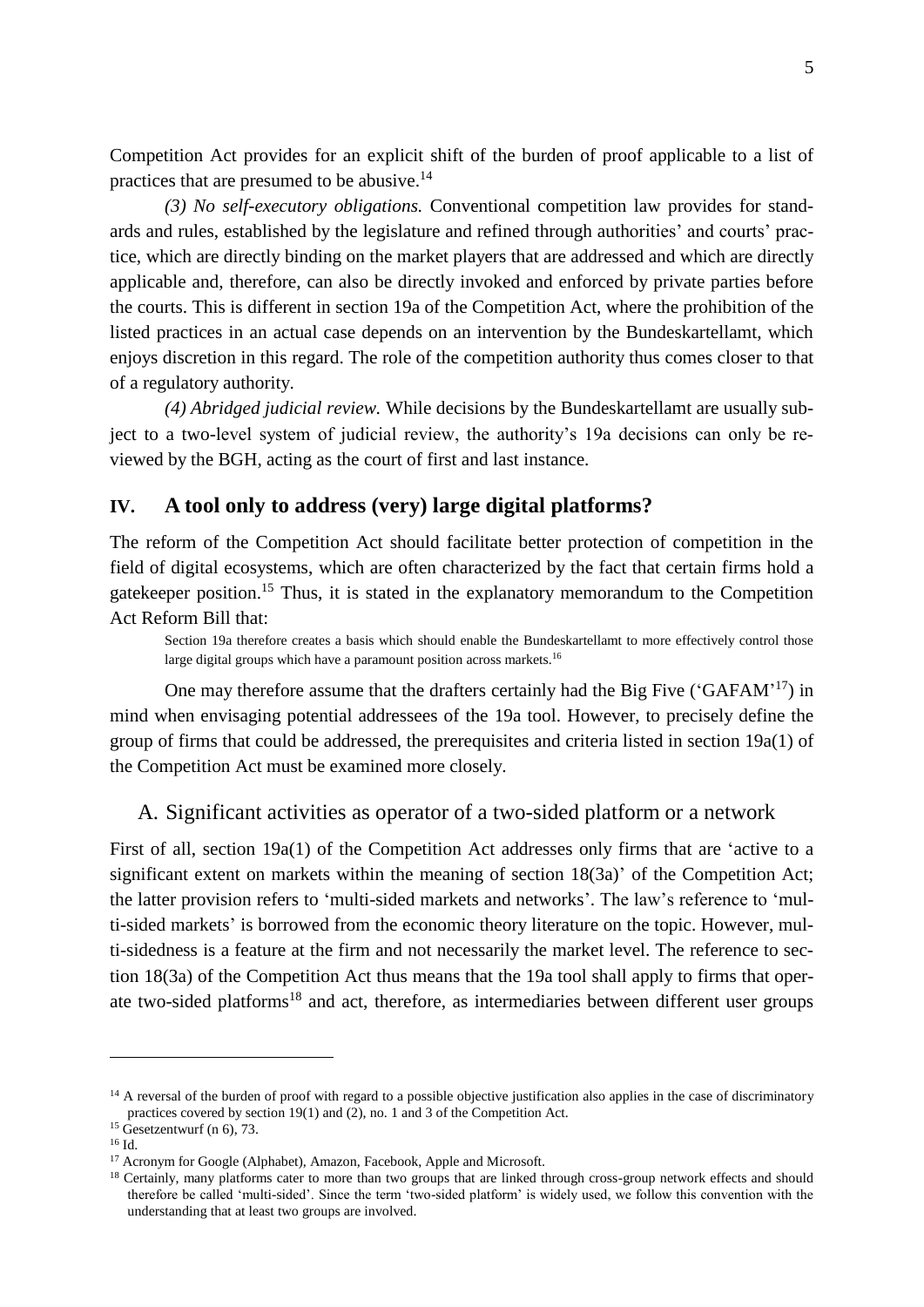that are linked through cross-group network effects.<sup>19</sup> This includes all sorts of digital platforms: search engines, online marketplaces, mobile operating systems and app stores, online travel agencies, video and audio streaming platforms, real-estate portals, online dating platforms and the like. Yet two-sidedness is not a feature unique to digital platforms. Even when section 18(3a) of the Competition Act was introduced, it was pointed out that the term 'multisided markets' also included, for instance, shopping centres, advertising-financed media (newspapers, radio and television), technical standards (such as Blu-ray), game consoles and credit card systems.<sup>20</sup> Further, by including 'networks' in the provision, it has been clarified that business models and products should already be covered when they are characterized by direct network effects between their users, as, for example, in case of computer software, social networks or messaging apps. $2<sup>1</sup>$ 

Moreover, a firm may only be addressed if its activities as a two-sided platform or network are 'significant'. As explained in the legislative memorandum, the criterion has been inserted to clarify that only firms 'with a *focus* on digital business models are subject to the rule'.<sup>22</sup> The point of this statement is arguably not to exclude non-digital business models but to exclude companies whose activities as two-sided platforms or networks play only a 'completely subordinate role' compared to their other activities or which play only a 'minor role' on the relevant market compared to their competitors.<sup>23</sup> This can be relevant, for instance, if firms, in addition to their core business as manufacturers or (traditional) distributors, launch a digital platform.

A case in point is Klöckner, a large-scale steel and metal distributor with a global distribution network, which in 2018 set up 'XOM Material', an online trading platform for the sale of steel, metals and plastics.<sup>24</sup> In 2019 and 2020, sales of the wholly owned subsidiary XOM Materials GmbH accounted for only 0.0013 per cent and 0.0024 per cent of total Klöckner Group sales, respectively.<sup>25</sup> This numbers suggest that Klöckner's relevant activities as an operator of a two-sided platform will not have to be considered 'significant', so the application of section 19a of the Competition Act would already fail on this first condition.

Another case in point may be car manufacturers. In-vehicle infotainment nowadays integrates various functions including navigation systems, video players and in-car internet. Cars may also be equipped with payment devices ('in-car payments'). Thus, as cars could ul-

<sup>&</sup>lt;sup>19</sup> We speak of a positive cross-group network effect that side A exerts on side B if a user on side B benefits if more users on side A participate (or if users on side A increase their usage volume). If these cross-group network effects operate in both directions, then there are indirect network effects on each side. For example, a user on side A indirectly benefits from more users on its own side because these users make it more attractive for users on side B to join; additional users on side B then benefit the user on side A.

<sup>&</sup>lt;sup>20</sup> Deutscher Bundestag, Drucksache 18/10207, 7.11.2016, Gesetzentwurf der Bundesregierung, Entwurf eines Neunten Gesetzes zur Änderung des Gesetzes gegen Wettbewerbsbeschränkungen, 49.

<sup>21</sup> Id., 48–49.

<sup>22</sup> Gesetzentwurf (n [6\)](#page-4-1), 74 (emphasis added).

<sup>&</sup>lt;sup>23</sup> Id. However, it is not clear how the second alternative relates to Article 19a(1), 2nd sentence of the Competition Act; it is hard to see which cases can effectively be excluded from the scope of application that potentially meet the requirements of Article 19a(1), 2nd sentence of the Competition Act.

<sup>24</sup> See Bundeskartellamt, 27 February 2018, B5-1/18-001 – *XOM Metals GmbH*.

<sup>&</sup>lt;sup>25</sup> See Klöckner & Co SE, 'Annual Report 2019', 136 (sales of the Klöckner group: EUR 6,314,719,000) and 260–261 (sales of XOM Materials GmbH: EUR 80,638); 'Annual Report 2020', 148 (sales of the Klöckner group: EUR 5,130,106,000) and 276–277 (sales of XOM Materials GmbH: EUR 121,873).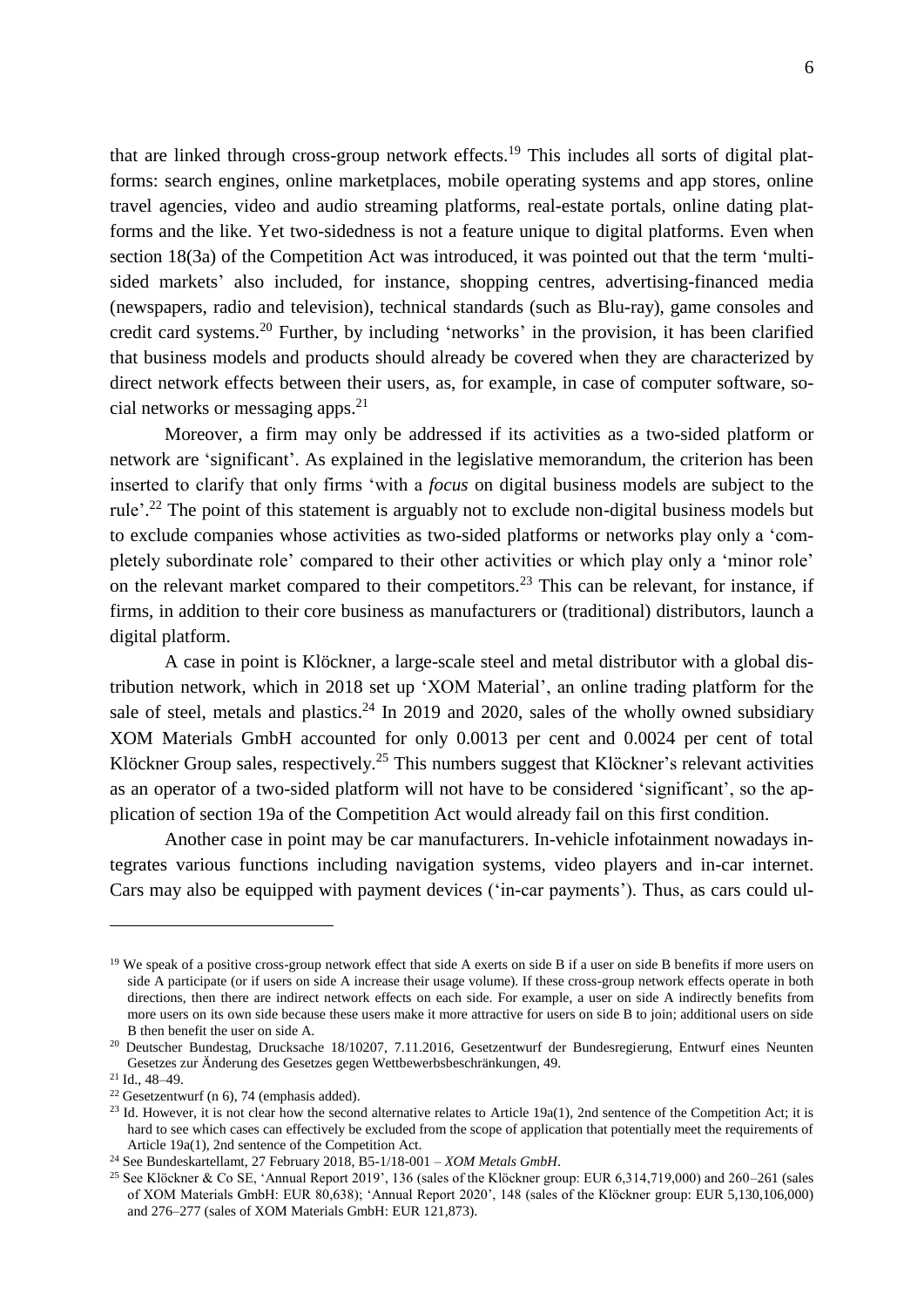timately function as mobile devices in a similar way as mobile phones, car manufacturers might grow more and more into the role of network operators, exploiting a gatekeeper position they may enjoy in the future vis-à-vis app developers or payment service providers that comes with their privileged access to final consumers. While car manufacturers for the time being are already not (yet) addressed by section 19a of the Competition Act, as they are arguably not significantly active as platform or network operators, this could change with the ongoing transformation of the car into a digital ecosystem.

It must be emphasized, however, that, while the legislature intended a certain privileging of firms whose business models are essentially of a 'traditional' nature, the required 'significance' of platform or network activities must not result in (potentially) essential intermediaries or gatekeepers being filtered out too quickly. Therefore, the explanatory memorandum ('completely subordinate') should be taken at its word. In addition, the insignificance of activities as operators of two-sided platforms or networks should have to be substantiated not only quantitatively (i.e. considering in particular the relevant share of turnover and/or profit), but also qualitatively, taking into account the relevance of the platform activities for the strategic positioning of the undertaking as a whole.<sup>26</sup>

#### <span id="page-7-0"></span>B. Paramount significance for competition across markets

The essential criterion for the application of section 19a of the Competition Act is that it addresses firms that are of 'paramount significance for competition across markets'.<sup>27</sup> In the memorandum prepared by the responsible parliamentary committee to report the finalized version of the Tenth Amendment to the Competition Act, the potential addressees of the 19a tool are described as firms that,

<span id="page-7-1"></span>for example due to their financial, technical or data-related resources or as cross-market digital ecosystems or platforms, are particularly capable of extending their position of power across market boundaries or securing their unassailable position.<sup>28</sup>

Section 19a(1), 2nd sentence of the Competition Act contains a non-exhaustive list of five criteria that shall be taken in account:

(1) dominance on one or more markets,

 $26$  To take up the example of Klöckner, one should thus take into account the firm's stated objective 'to expand the independent open industry platform XOM Materials to become the dominant vertical platform for the steel and metal industry and its neighboring industries', available at [https://www.kloeckner.com/en/investors/investors.html.](https://www.kloeckner.com/en/investors/investors.html)

<sup>&</sup>lt;sup>27</sup> This term adds to the repertoire of labels for powerful digital platforms used elsewhere. In the study by the European Parliamentary Research Service, Digital Services Act – European added value assessment, October 2020, the term 'systemic platforms' is used interchangeably with the term 'gatekeeper'. In Annex I of that study, using the term 'systemic platform' there is an explicit reference to the report by the Commission 'Competition Law 4.0', A new competition framework for the digital economy, 2019, Federal Ministry for Economic Affairs and Energy (BMWi), which laid the groundwork for the tenth amendment to the German Competition Act. However, the authors of that report use the term 'dominant platform', as do Jacques Crémer, Yves-Alexandre de Montjoye and Heike Schweitzer in their expert report to the European Commission, 'Competition Policy for the Digital Era' (2019). The Furman report in the UK speaks of firms with 'strategic market status' (Furman, Coyle, Fletcher, McAuley, and Marsden, Unlocking Digital Competition, 2019, Report of the digital competition expert panel to the UK government, available at [https://www.gov.uk/government/publications/unlocking-digital-competition-report-of-the-digital-competition-expert](https://www.gov.uk/government/publications/unlocking-digital-competition-report-of-the-digital-competition-expert-panel)[panel\)](https://www.gov.uk/government/publications/unlocking-digital-competition-report-of-the-digital-competition-expert-panel).

<sup>&</sup>lt;sup>28</sup> Deutscher Bundestag, Drucksache 19/25868, 13.01.2021, Beschlussempfehlung und Bericht des Ausschusses für Wirtschaft und Energie (9. Ausschuss), 112. See [https://dip21.bundestag.de/dip21/btd/19/258/1925868.pdf.](https://dip21.bundestag.de/dip21/btd/19/258/1925868.pdf)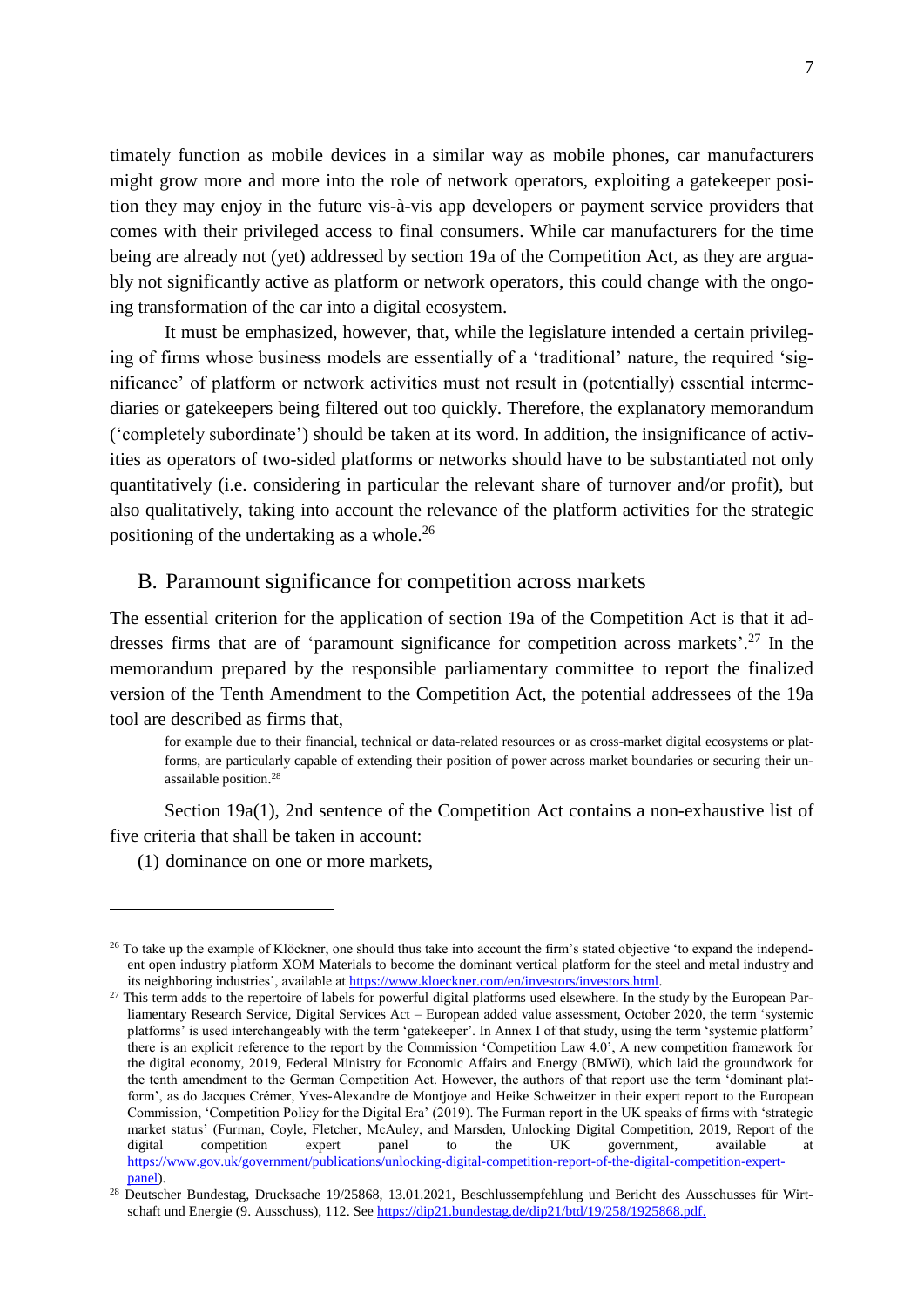- (2) financial strength and access to resources,
- (3) vertical integration and activities on otherwise related markets,
- (4) access to data relevant for competition,
- (5) gatekeeper position.<sup>29</sup>

These criteria are designed to identify those firms that pose particular risks to competition that, from the legislature's point of view, cannot be adequately addressed by the existing competition instruments to control against abuse of market power.<sup>30</sup>

The explanatory memorandum to the Bill mentions three potential risks to competition that are to be better captured. First, network effects, superior access to data and related positive feedback effects may trigger 'strong and rapid concentration tendencies' in digital markets that require early intervention. Second, these circumstances, together with economies of scale and advantages in access to resources, may lead to unassailable market positions of incumbent firms. Third, certain firms hold 'key strategic positions' that lead to 'multiple dependencies' of other market players and enable the said firms to distort competition to their favour and to transfer market power to other markets.<sup>31</sup>

<span id="page-8-0"></span>While it is obvious that these competitive risks were described with a view to the digital economy, it should be noted that the first three criteria listed are not specifically linked to digital business models. In relation to access to data and the gatekeeper position, such a connection is apparent, but it seems certainly possible that operators of two-sided platforms or networks that do not belong to the digital economy (however defined) may also fulfil these criteria.

It is clear from the text of the provision and the memorandum of the responsible parliamentary committee<sup>32</sup> that the 19a tool may be applied to firms that are not (yet) dominant *in any* relevant market. This is an important lowering of the intervention threshold compared to Article 102 TFEU or section 19 of the Competition Act, and it will facilitate the Bundeskartellamt's establishment of the addressee status.

However, the competition authority will not be at liberty to avoid defining markets. Both the general criterion of 'paramount significance for competition across markets' and some of the listed sub-criteria ('dominant position on … markets', 'otherwise related markets', 'access to supply and sales markets') explicitly presuppose the concept of definable markets. On the one hand, one can therefore expect that there will be considerable dispute about correct market definition, which in fact poses particular challenges in the context of

 $29$  Section 19a(1), 2nd sentence, no. 5 of the Competition Act reads 'the importance of its activities for third parties' access to supply and sales markets and its related influence on third parties' business activities'.

<sup>&</sup>lt;sup>30</sup> In its proposal for a Digital Markets Act, the European Commission has a similar objective. However, it focuses on a firm's gatekeeper position and defines in Article  $3(1)$ : 'A provider of core platform services shall be designated as gatekeeper if: (a) it has a significant impact on the internal market; (b) it operates a core platform service which serves as an important gateway for business users to reach end users; and (c) it enjoys an entrenched and durable position in its operations or it is foreseeable that it will enjoy such a position in the near future.' European Commission, COM(2020) 842 final, 15 December 2020, 36.

 $31$  Gesetzentwurf (n [6\)](#page-4-1), 73.

 $32$  Beschlussempfehlung (n [28\)](#page-7-1), 113 ('The dispensing with the requirement of dominance of at least one market considerably facilitates the application of the provision and takes into account the objective of accelerating competition proceedings, in particular with regard to digital markets').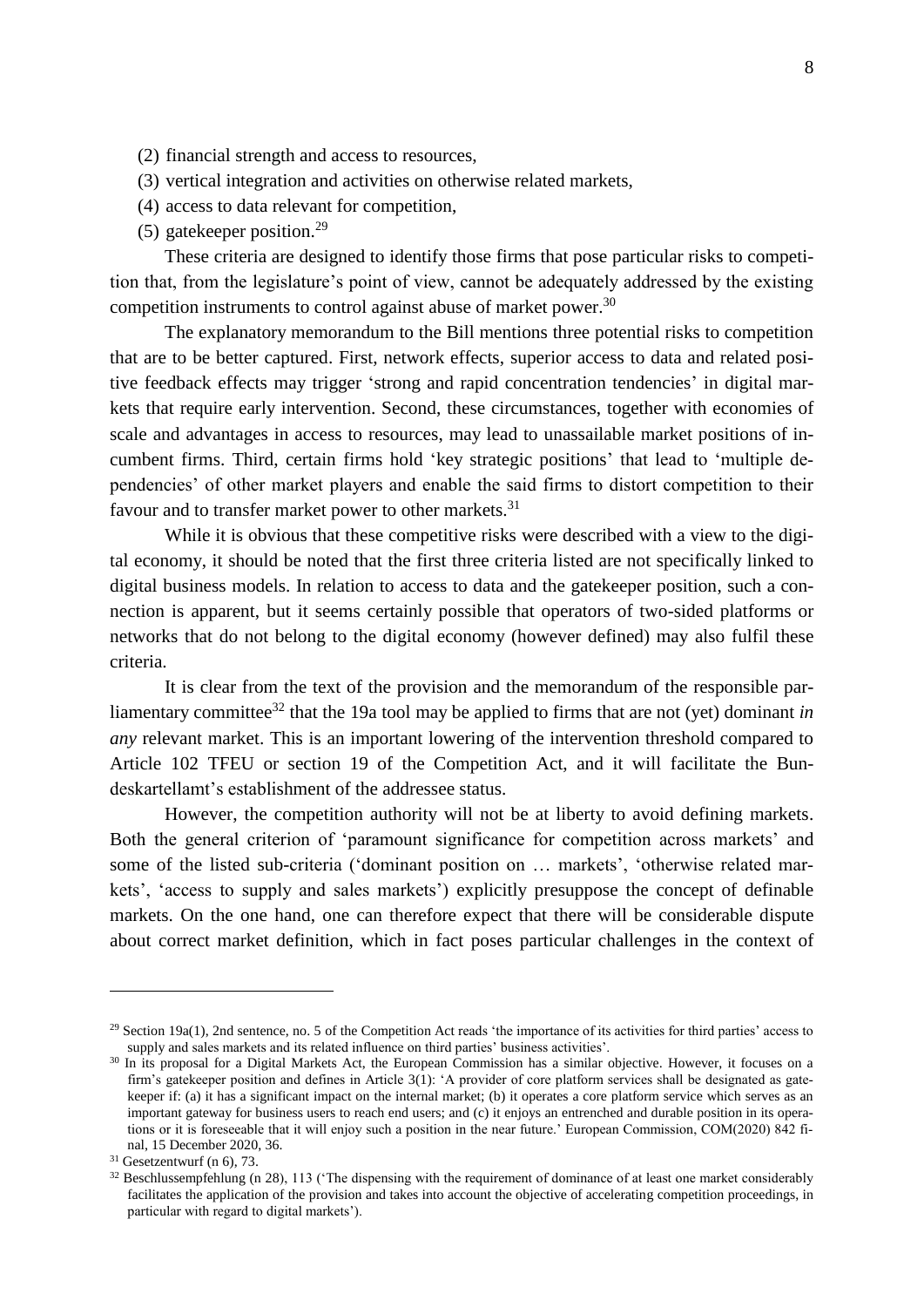two-sided platforms.<sup>33</sup> On the other hand, the 19a tool may ease disputes about appropriate market definition, because market dominance is not necessarily required for its application. Calculated market shares and resulting presumptions of market dominance<sup>34</sup> are therefore less important. For example, two-sided platforms may be addressed more easily<sup>35</sup> without the need to establish that the platform enjoys a dominant position towards its business users on one side, in case it provides exclusive access to its customers on the other side, which may be the case, for example, in a single-homing/multihoming framework<sup>36</sup> or for other specific reasons, such as in the case of ad blockers. $37$ 

In sum, we may conclude that the German legislature introduced the new tool to address risks to competition in digital markets. Moreover, it has been emphasized that the provision should target a 'small group of firms' or 'digital ecosystems'. <sup>38</sup> The 'Big Five' ('GAFAM') are likely to be included as important parts of their activities satisfy the five criteria of section 19a(1) of the Competition Act. For example, Microsoft, with its desktop operating system, its desktop software and its social network, LinkedIn, satisfies them and seems therefore an obvious candidate as a 19a addressee. While it is, therefore, plausible to assume that the legislature had above all (or possibly even only) the 'Big Five' in mind when adopting the 19a tool, there is no criterion in the provision that would a priori restrict its application to digital platforms (however defined<sup>39</sup>), let alone to a limited group of specific platform operators (such as GAFAM) whose activities are currently attracting particular attention from a competition policy point of view. It is only natural therefore to ponder which firms beyond GAFAM might actually find themselves in the crosshairs of the German competition authority over the next few years.

#### <span id="page-9-0"></span>C. Some reflections on potential addressees beyond GAFAM

As we have seen, the legislature has stipulated two overriding criteria for identifying 19a addressees: they are operators of two-sided platforms or networks that are capable of securing their unassailable market position or of extending their position of power across market

<sup>33</sup> See Jens-Uwe Franck and Martin Peitz, 'Market Definition in the Platform Economy' (2021) Discussion Paper Series – CRC TR 224, Discussion Paper No. 259, available a[t https://papers.ssrn.com/sol3/papers.cfm?abstract\\_id=3773774.](https://papers.ssrn.com/sol3/papers.cfm?abstract_id=3773774)

<sup>&</sup>lt;sup>34</sup> Section 18(4) of the Competition Act provides for a presumption of market dominance for firms with a market share of at least 40 per cent. The ECJ has established a presumption of dominance applicable to undertakings with a market share of 50 per cent or more. Case C-62/86 *AKZO v Commission*, EU:C:1991:286, para 60.

<sup>&</sup>lt;sup>35</sup> It should also be noted that under the reformed German Competition Act the concept of 'intermediation power' has been integrated into the market dominance test. See Section 18(3b) of the Competition Act. This amendment also allows to consider the power that a platform derives within a multihoming/single-homing framework in a somewhat flexible way when assessing whether the platform enjoys a dominant position vis-à-vis the multihoming side.

<sup>36</sup> See, for instance, Case AT.40099, *Google Android*, para 306 (European Commission defined a market for app stores for the Android mobile operating system, which is dominated by Google's app store).

<sup>37</sup> See BGH, 8 October 2019, KZR 73/17 – *Werbeblocker III*, paras 23–34.

<sup>&</sup>lt;sup>38</sup> Beschlussempfehlung (n [28\)](#page-7-1), 113. Note that the language used in the legislative memoranda to describe the set of potentially addressed firms is not consistent. The most restrictive description can be found in the context of the justification of the abridged legal review. See Beschlussempfehlung ([n 28\)](#page-7-1), 120 (Section 19a applies only to a 'very small circle of potential addressees' and 'these firms have such extensive resources and a central strategic position that they have considerable influence on the operations of numerous other firms in a wide range of markets').

<sup>&</sup>lt;sup>39</sup> Note that neither the text of section 19a nor the accompanying legislative memoranda provide any guidance where a line between digital and non-digital business models could be drawn.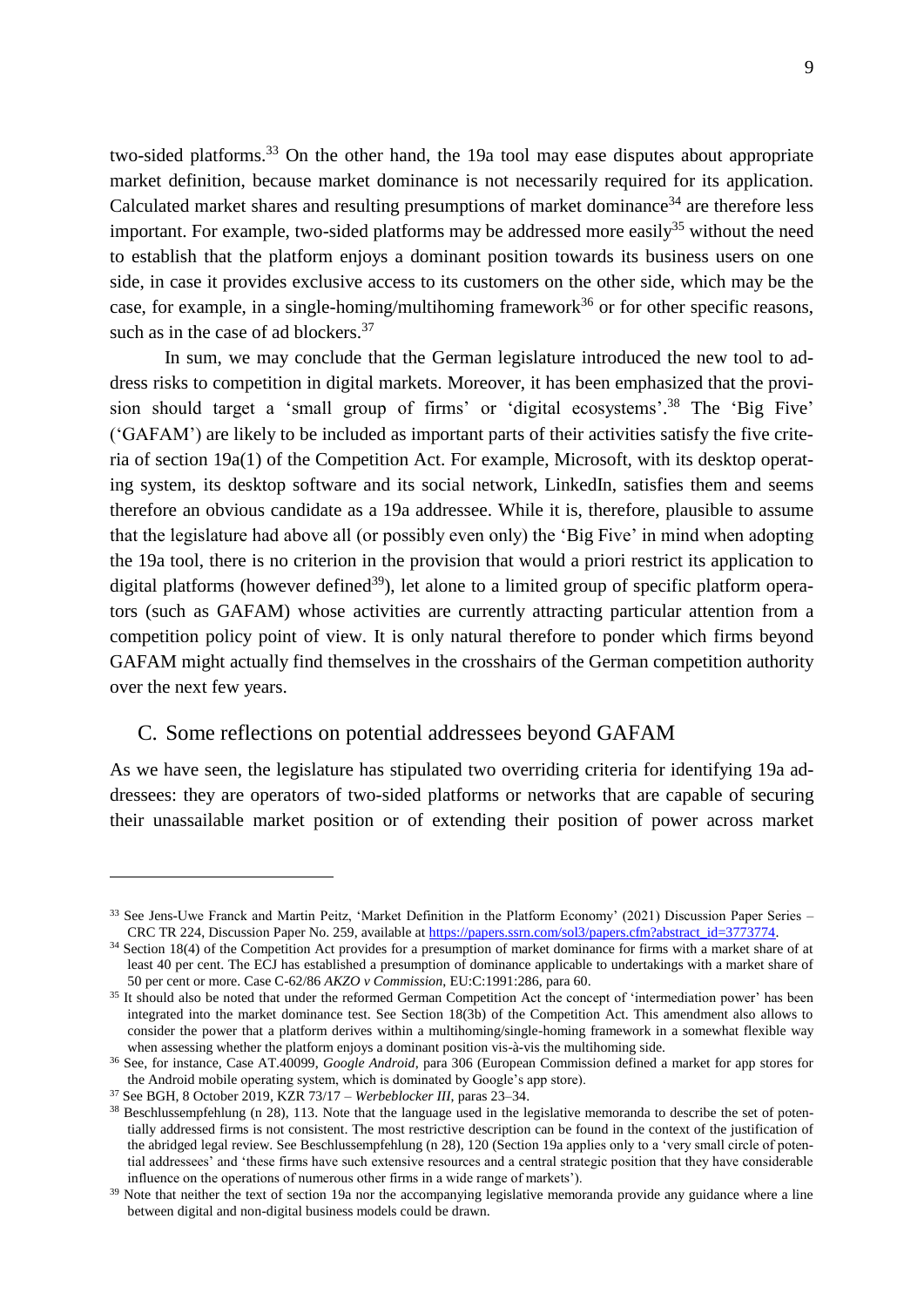boundaries.<sup>40</sup> As these criteria have been drafted as alternatives and as not all of the indicative factors listed in section 19a(1) of the Competition Act have to be fulfilled in each case, there remains scope for the Bundeskartellamt to consider firms beyond GAFAM to be potential 19a addressees. This will be illustrated by two examples: Booking and CTS Eventim. While quite a few other operators of two-sided platforms and networks may also come to mind as 19a candidates – payment services providers such as Mastercard, Visa or PayPal; an international hub airport such as Frankfurt Airport; or a major marketplace organizer for the trading of various types of securities such as the Deutsche Börse Group – we focus on these two operators of digital platforms as they have already been the addressees of abuse decisions by the Bundeskartellamt and hence, there are already findings by the authority on their respective market positions and it can be expected that these platforms will continue to be scrutinized by the authority.

In light of the Bundeskartellamt's decision prohibiting the use of price parity clauses by Booking,<sup>41</sup> it is natural to consider whether this online travel agency (OTA) could be addressed under section 19a of the Competition Act. Clearly, Booking's scope may be seen as rather limited compared to, for instance, Amazon or Google. In addition, it still faces other platforms offering substitute services and, arguably at least for hotel chains, bypass possibilities exist. In 2019, the share of bookings via OTAs in Germany was 29.6 per cent, whereas 58.5 per cent of reservations were made directly with the hotels.<sup>42</sup> Nonetheless, distribution via OTAs has an essential role to play: between 2013 and 2019, the share of OTA bookings rose steadily from 20.9 to 29.6 per cent.<sup>43</sup> OTAs contribute in particular by attracting new customers<sup>44</sup> and, according to the hotels' perception, controlling the data of the hotels and their customers.<sup>45</sup> The Bundeskartellamt found that 'small and medium-sized hotel companies that continue to characterize the German hotel market are especially reliant' on OTAs to attract a sufficient number of customers.<sup>46</sup> Therefore, as Booking is by far the largest OTA on the German market, it enjoys a gatekeeper position. Given its market share of 66.6 per cent  $(2019)$ ,<sup>47</sup> it can be considered dominant<sup>48</sup> in the market for 'intermediation services by hotel portals' as defined by the Bundeskartellamt.<sup>49</sup> Moreover, Booking is active on adjacent markets, in particular as it operates a rental car platform ('rentalcars.com') and acquired the res-

<sup>40</sup> See quote and text accompanying n [28](#page-7-1) above.

<sup>41</sup> See Bundeskartellamt, 22 December 2015, B9-121/13 – *Booking.* An English version of the decision is available at [https://www.bundeskartellamt.de/SharedDocs/Entscheidung/EN/Entscheidungen/Kartellverbot/B9-121-](https://www.bundeskartellamt.de/SharedDocs/Entscheidung/EN/Entscheidungen/Kartellverbot/B9-121-13.html?nn=3591568)

[<sup>13.</sup>html?nn=3591568.](https://www.bundeskartellamt.de/SharedDocs/Entscheidung/EN/Entscheidungen/Kartellverbot/B9-121-13.html?nn=3591568) On appeal, the decision was annulled, essentially because the court considered the use of 'narrow' price parity clauses a legitimate ancillary restraint and, thus, for reasons unrelated to Booking's market position. OLG Düsseldorf, 4 June 2019, Kart 2/16(V) – *Booking.com ('Enge Bestpreisklausel')*. An appeal by the Bundeskartellamt is pending before the BGH after it was admitted by the court's order of 14 July 2020, KVZ 56/19.

<sup>&</sup>lt;sup>42</sup> Roland Schegg, 'European Hotel Distribution Study 2020, Key Figures', 21. Available at [https://www.hevs.ch/media/document/4/2020\\_european\\_hotel\\_distribution\\_survey\\_hotrec\\_16072020\\_keyfigures.pdf](https://www.hevs.ch/media/document/4/2020_european_hotel_distribution_survey_hotrec_16072020_keyfigures.pdf)

<sup>43</sup> Id.

<sup>44</sup> OLG Düsseldorf, 4 June 2019, Kart 2/16(V) – *Booking.com ('Enge Bestpreisklausel')*, Juris, para 81. See also Bundeskartellamt, 22 December 2015, B9-121/13 – *Booking*, para 52.

<sup>45</sup> Bundeskartellamt, 22 December 2015, B9-121/13 – *Booking*, para 53.

<sup>46</sup> Bundeskartellamt, 22 December 2015, B9-121/13 – *Booking*, para 310.

<sup>47</sup> Roland Schegg, 'European Hotel Distribution Study 2020, Key Figures', 35.

<sup>48</sup> As the Bundeskartellamt did not rely on Article 102 TFEU or section 19 of the Competition Act, the question of market dominance was ultimately left open. Bundeskartellamt, 22 December 2015, B9-121/13 – *Booking*, para 315.

<sup>49</sup> Bundeskartellamt, 22 December 2015, B9-121/13 – *Booking*, paras 129–151.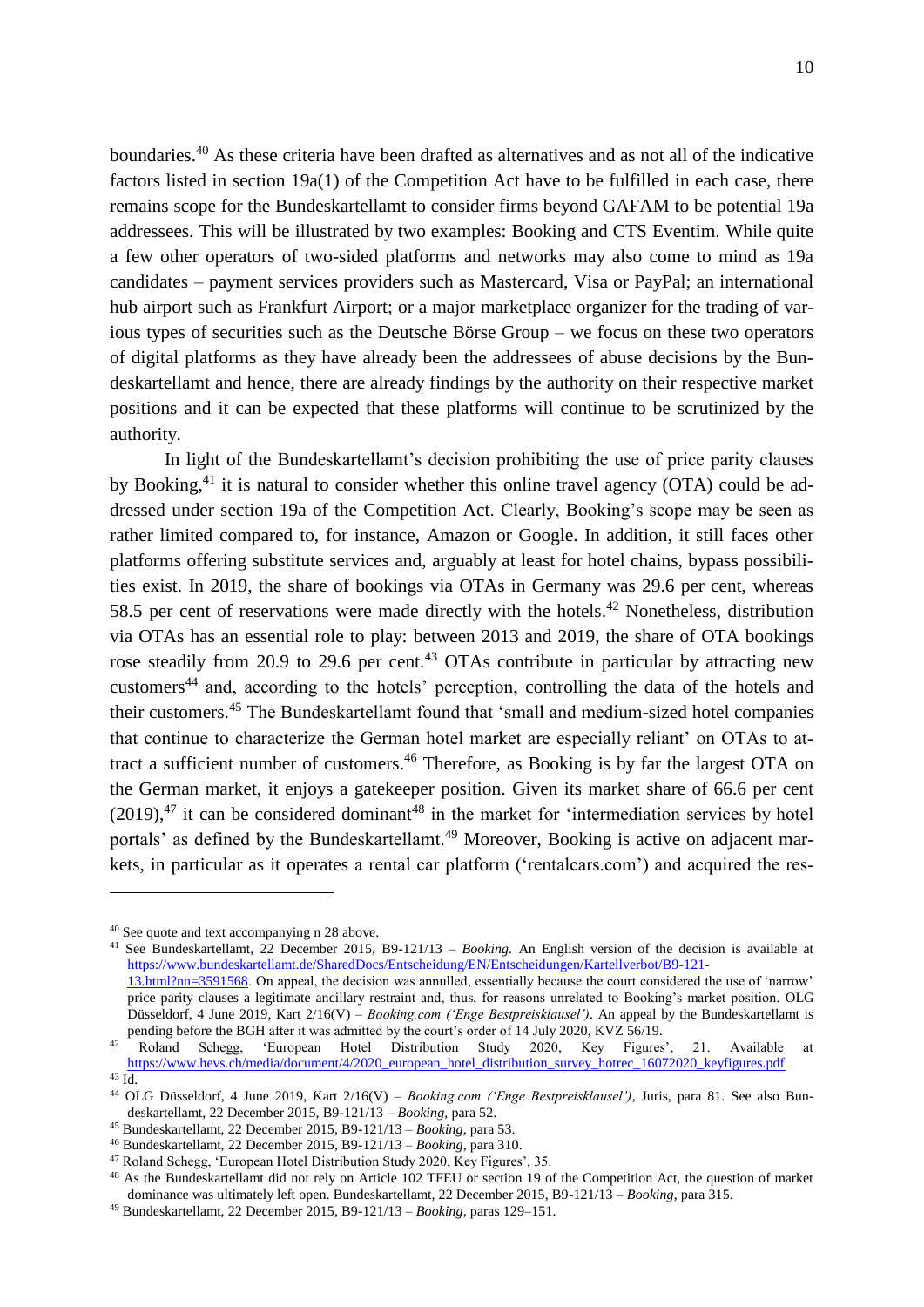taurant reservation platform OpenTable for \$2.6 billion in  $2014$ <sup>50</sup> Also, it operates various meta search engines for hotels, vacation, rentals, flights etc. ('agoda.com', 'Momondo',<sup>51</sup> 'HotelsCombined',<sup>52</sup> 'Kayak'<sup>53</sup> and 'priceline.com').<sup>54</sup> Past acquisitions such as that of OpenTable indicate Booking's considerable financial strength.<sup>55</sup> All these observations suggest that the Bundeskartellamt may well consider Booking to be part of the group of firms that can fall under section 19a of the Competition Act.

Given the Bundeskartellamt's findings in abuse proceedings<sup>56</sup> and one merger case<sup>57</sup> involving CTS Eventim, these cases may shed some light on whether the firm might become a 19a addressee. CTS Eventim operates a ticketing system as a two-sided platform that provides intermediation services, on the one side, to live event organizers and, on the other side, to advance booking offices and online ticket shops. The Bundeskartellamt has assumed that, on nationwide markets for ticketing system services, CTS Eventim has a dominant position both vis-à-vis the ticket office side and vis-à-vis the event organizers' side.<sup>58</sup> Remarkably, CTS Eventim is vertically integrated on both platform sides: on the one hand, it operates its own online shop with a particularly large end customer base.<sup>59</sup> On the other hand, the group hosts many popular live events itself. The Bundeskartellamt has listed 16 tour and festival promoters that were acquired by CTS in the last few years.<sup>60</sup> Furthermore, the Bundeskartellamt has established that CTS Eventim's cross-market activities secure the firm a significant lead in access to competition-relevant data. $61$  As the leading ticketing system by far, CTS Eventim enjoys a strong gatekeeper position as its services are in fact indispensable both for many event organizers and for advance booking offices. Thus, in particular in light of its apparently unassailable market position,<sup>62</sup> CTS Eventim seems to be a plausible 19a candidate.

To summarize, the Bundeskartellamt seems to have various prioritization options available, which are certainly not mutually exclusive. The authority could focus on digital platforms particularly able of extending their position of power across market boundaries.

<sup>50</sup> Se[e https://www.wsj.com/articles/priceline-to-buy-opentable-for-2-6-billion-1402660209](https://www.wsj.com/articles/priceline-to-buy-opentable-for-2-6-billion-1402660209)

<sup>51</sup> See European Commission, 17 July 2017, M.8416 – *The Priceline Group/Momondo Group Holdings*.

<sup>52</sup> See European Commission, 23 October 2018, M.9005 – *Booking Holdings/Hotelscombined*.

<sup>53</sup> See Office of Fair Trading, 9 May 2013, ME/5882-12 – *Priceline.com/Kayak Software Corporation*.

<sup>54</sup> Se[e https://www.bookingholdings.com](https://www.bookingholdings.com/)

<sup>&</sup>lt;sup>55</sup> An overview of acquisitions is provided a[t https://en.wikipedia.org/wiki/Booking\\_Holdings](https://en.wikipedia.org/wiki/Booking_Holdings)

<sup>56</sup> Bundeskartellamt, 4 February 2017, B6-132/14-2 – *CTS Eventim*. An English version is available at [https://www.bundeskartellamt.de/SharedDocs/Entscheidung/EN/Entscheidungen/Missbrauchsaufsicht/2019/B6-132-](https://www.bundeskartellamt.de/SharedDocs/Entscheidung/EN/Entscheidungen/Missbrauchsaufsicht/2019/B6-132-14.pdf?__blob=publicationFile&v=4) [14.pdf?\\_\\_blob=publicationFile&v=4.](https://www.bundeskartellamt.de/SharedDocs/Entscheidung/EN/Entscheidungen/Missbrauchsaufsicht/2019/B6-132-14.pdf?__blob=publicationFile&v=4) An appeal against the decision has been rejected. OLG Düsseldorf, 3 April 2019, VI-Kart 2/18 (V) – *Ticketvertrieb II*, Juris.

<sup>57</sup> Bundeskartellamt, 23 November 2017, B6-35/17 – *CTS Eventim/Four Artists*, Case Summary available at [https://www.bundeskartellamt.de/SharedDocs/Entscheidung/EN/Fallberichte/Fusionskontrolle/2019/B6-35-](https://www.bundeskartellamt.de/SharedDocs/Entscheidung/EN/Fallberichte/Fusionskontrolle/2019/B6-35-17.pdf?__blob=publicationFile&v=2) 17.pdf? blob=publicationFile&v=2. An appeal against the decision has been rejected. OLG Düsseldorf, 5 December 2018, VI-Kart 3/18 (V) – *Ticketvertrieb II*, Juris.

<sup>58</sup> Bundeskartellamt, 4 February 2017, B6-132/14-2 – *CTS Eventim*, paras 149–227; Bundeskartellamt, 23 November 2017, B6-35/17 – *CTS Eventim/Four Artists*, paras 142–223.

<sup>59</sup> Bundeskartellamt, 4 February 2017, B6-132/14-2 – *CTS Eventim*, paras 59, 138, 176–178.

<sup>60</sup> Bundeskartellamt 4 February 2017, B6-132/14-2 – *CTS Eventim*, para 57.

<sup>61</sup> Bundeskartellamt 4 February 2017, B6-132/14-2 – *CTS Eventim*, paras 195–200.

 $62$  According to press releases, Amazon abandoned its plans to enter the ticketing services markets worldwide. In 2018, after two years, the firm discontinued its activities in the UK, which apparently had been considered a test market. See [https://www.handelsblatt.com/unternehmen/handel-konsumgueter/veranstaltungskarten-amazon-scheitert-mit-angriff-auf](https://www.handelsblatt.com/unternehmen/handel-konsumgueter/veranstaltungskarten-amazon-scheitert-mit-angriff-auf-ticket-haendler/20987408.html)[ticket-haendler/20987408.html](https://www.handelsblatt.com/unternehmen/handel-konsumgueter/veranstaltungskarten-amazon-scheitert-mit-angriff-auf-ticket-haendler/20987408.html)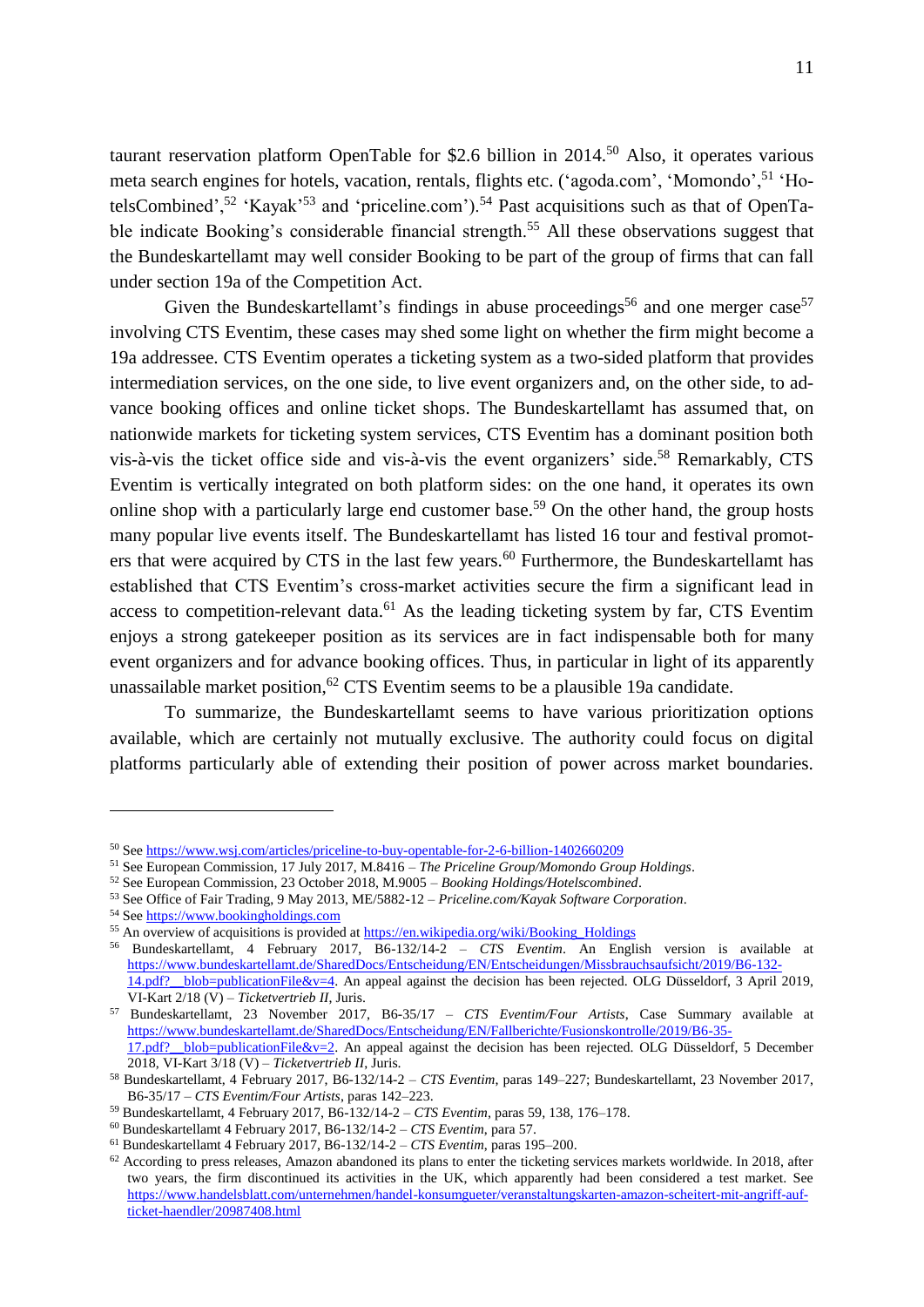This could amount to a relatively extensive behavioural regulation of GAFAM (and possibly a few other platform operators with a broad set of activities such as Uber Technologies). On the other hand, a wider circle of platforms could be the target of 19a activities, some of which operate on a much smaller scale than GAFAM but nevertheless may have an unassailable position they seek to secure through restrictive and exploitative conduct.

## <span id="page-12-0"></span>**V. Conduct presumed to be abusive**

The list of prohibitable practices under section 19a(2) of the Competition Act is meant to address the particular competitive risks posed by 19a firms: $63$  the risk that these firms use their 'key strategic position',<sup>64</sup> first, to expand their market power and to distort competition; second, to transfer market power to other markets; and, third, to exploit economically dependent market players. Of the seven listed practices, numbers 2 and 7 were not included in the government's original draft, but were only included in the course of the legislative process.<sup>65</sup>

## <span id="page-12-1"></span>A. Seven categories of prohibitable practices: an overview

First, the Bundeskartellamt may prohibit 19a firms from treating 'the offers of competitors differently from its own offers when providing access to supply and sales markets' (no. 1). Such self-preferencing is regarded as (potentially) abusive as it may lead to market foreclosure and prevent competitors from developing and marketing innovative offers and thus restricts 'competition on the merits' ('*Leistungswettbewerb*'). Such competitive risks are said to arise particularly in the case of self-preferencing by vertically integrated firms and conglomerates.<sup>66</sup> For illustration, the legislative materials refer to the Commission's decision in *Google Shopping*, <sup>67</sup> the ranking and advertisement of apps in app stores and the exclusive pre-installation or integration of own offers by firms that also act as intermediaries.<sup>68</sup>

Second, the possibility to prohibit self-preferencing is supplemented by the option to ban practices that 'hinder other undertakings in their business activities on procurement or sales markets' (no. 2). Captured are thus restrictive practices that are not directed against competitors but which 'digital ecosystems' may employ to secure their unassailability. Examples mentioned include the pre-installation or pre-setting of search engines in browsers, mobile and desktop devices or voice assistants, as well as 'commercial hurdles' erected by a search engine for the search for individual terms that are protected under trademark laws.<sup>69</sup>

Third, the authority can prohibit practices that 'indirectly or directly hinder competitors on a market on which the [19a] undertaking can rapidly expand its position' (no. 3). The provision covers strategies through which competitors in markets that are not (yet) dominated

<u>.</u>

<sup>63</sup> Gesetzentwurf (n [6\)](#page-4-1), 73.

<sup>64</sup> See supra text accompanying n [31.](#page-8-0)

 $65$  That is why explanations in regard to these categories are given only in the Beschlussempfehlung (n [28\)](#page-7-1), but not in the Gesetzentwurf ([n 6\)](#page-4-1).

<sup>66</sup> Gesetzentwurf (n [6\)](#page-4-1), 75–76.

<sup>67</sup> Commission Decision of 27 June 2017 in *Google Search (Shopping)* (Case COMP/AT.39740).

<sup>68</sup> Beschlussempfehlung (n [28\)](#page-7-1), 114.

<sup>69</sup> Beschlussempfehlung (n [28\)](#page-7-1), 115.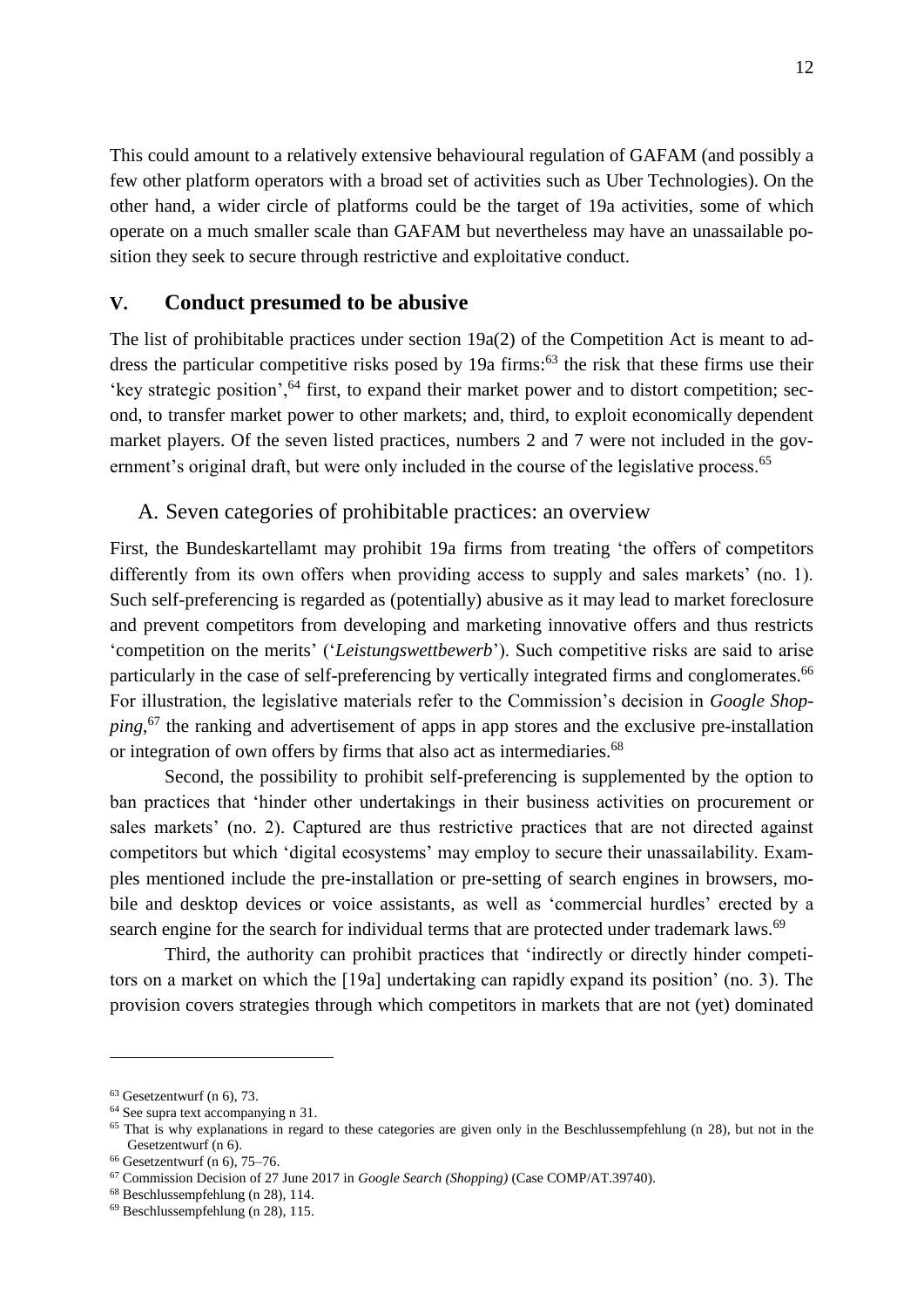are to be driven out: predatory pricing, anticompetitive exclusivity agreements or tying and bundling practices.<sup>70</sup>

Fourth, 19a firms may be prohibited from processing collected data 'to create or appreciably raise barriers to market entry or otherwise hinder other undertakings' or 'to require terms and conditions that permit such processing' (no. 4). A particular 'potential for harm' is seen in the fact that 19a firms can typically combine competitively relevant data from different sources.<sup>71</sup> The provision thus ties in<sup>72</sup> with the Bundeskartellamt's decision in *Facebook*,<sup>73</sup> which was upheld (at least against application for interim relief measures) by the Bundesgerichtshof on the basis of a theory of harm that combines elements of exploitative and exclusionary abuse.<sup>74</sup>

Fifth, the Bundeskartellamt may prohibit 19a firms from denying or impeding 'the interoperability of products or services or the portability of data, thereby hindering competition' (no. 5). The gist of the provision is thus to weaken lock-in effects and to make it easier for users to switch to competitors.<sup>75</sup>

Sixth, the competition authority may force 19a firms to provide its business customers with 'information about the scope, quality or success of the service provided or commissioned' and may prevent 19a firms from 'otherwise mak[ing] it difficult … to assess the value of this service' (no. 6). Addressed are thus essentially information asymmetries to the detriment of business users of two-sided platforms. The latter can be forced to hand over usage data or information about costs, consumers' click patterns or parameters determining how the platform ranks goods and services. This is to enable business users to better assess the quality and value of a platform's intermediation services and to facilitate switching to other providers.<sup>76</sup>

Finally, the Bundeskartellamt is allowed to intervene where a 19a firm requests from its business customers disproportionate consideration (in particular in the form of a transfer of data or rights<sup>77</sup>) for its intermediation services (no. 7). While the provision is framed as an exploitative abuse, protecting the interest of (presumably) dependent business customers, it should be conceived as resting on a hybrid theory of harm. The wording and the reasoning of the legislature<sup>78</sup> make it clear that the provision is inspired by a category of abuse contained in

<sup>70</sup> Gesetzentwurf (n [6\)](#page-4-1), 76; Beschlussempfehlung (n [28\)](#page-7-1), 116.

 $71$  Gesetzentwurf (n [6\)](#page-4-1), 76.

<sup>72</sup> Beschlussempfehlung (n [28\)](#page-7-1), 116.

<sup>73</sup> Bundeskartellamt, 6 February 2019, B6-22/16 – *Facebook*.

<sup>74</sup> BGH, 23 June 2020, KVR 69/19 – *Facebook*, Juris. By adopting such a hybrid theory of harm, the court avoided taking a stance on whether exploitative abuse requires causality to be shown, i.e. that the undertaking addressed by section 19 of the Competition Act could not have imposed the terms and conditions in question but for its market dominant position. In the meantime, the German legislator has amended the wording of section 19(1) of the Competition Act to make it clear that only "normative causality" is required to show an exploitative abuse. There is thus considerably more flexibility to consider the imposition of terms and conditions that violate consumer protection law, mandatory contract law or data protection law as abusive within the meaning of section 19 of the Competition Act. See Gesetzentwurf ([n 6\)](#page-4-1), 71–72.

<sup>75</sup> Gesetzentwurf (n [6\)](#page-4-1), 77.

<sup>76</sup> Gesetzentwurf (n [6\)](#page-4-1), 77.

<sup>77</sup> Beschlussempfehlung (n [28\)](#page-7-1), 118. See Bundeskartellamt, 17 July 2019, B2-88/18 – *Amazon*, Case Summary, 2 and 4 (assessing obligations imposed by Amazon on its sellers to irrevocably grant Amazon as the marketplace operator extensive rights to use their product material (e.g. product images, descriptions).

<sup>78</sup> Beschlussempfehlung (n [28\)](#page-7-1), 117.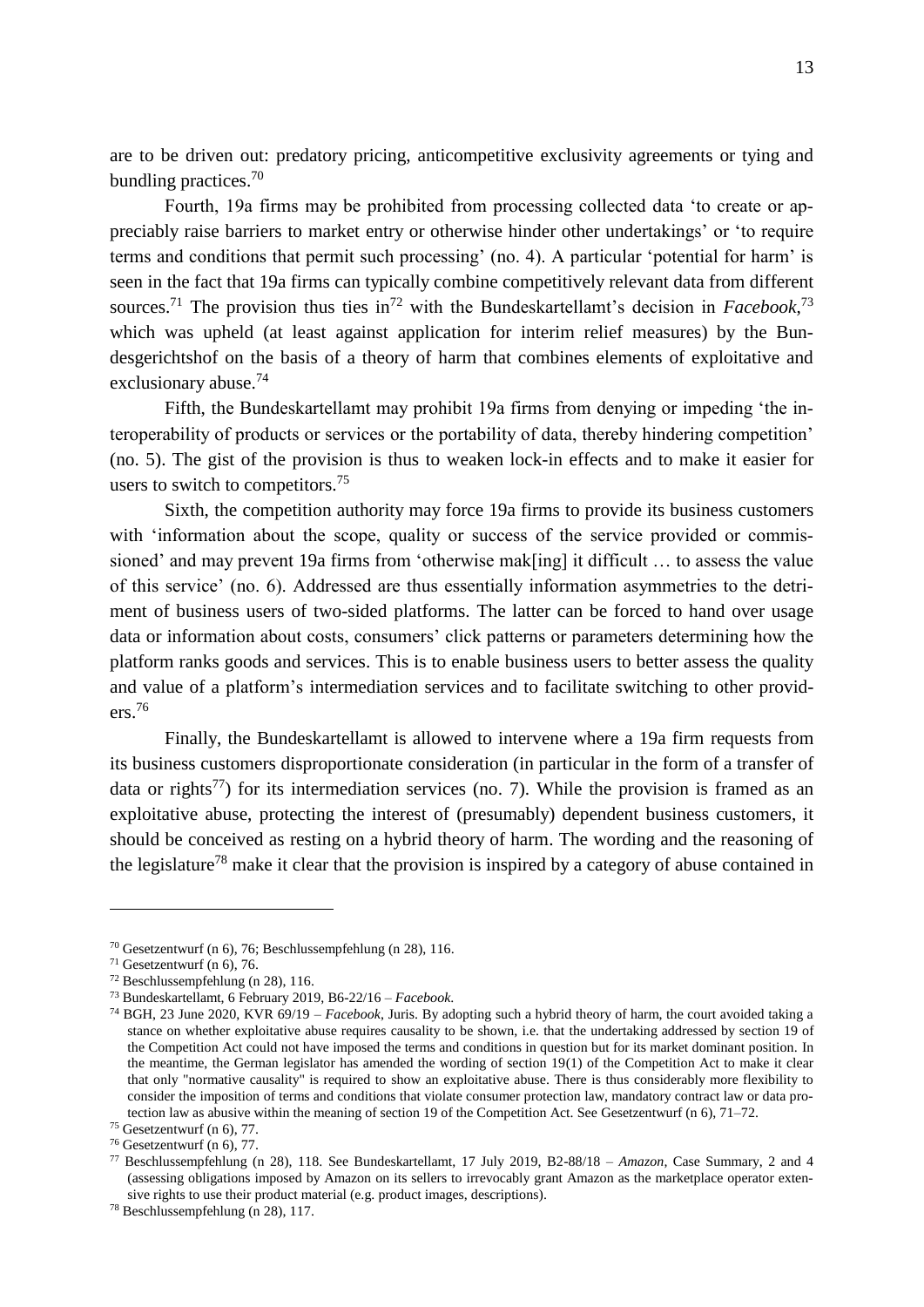section 19 of the Competition  $Act^{79}$  that is meant to address an abuse of buyer power by dominant firms (in particular by retailers in the agri-food supply chain) that demand 'unjustified benefits from suppliers' (so-called '*Anzapfverbot'*). Regarding this latter provision, the BGH has clarified that it is meant to protect both competing buyers from distortions of competition ('passive discrimination') and suppliers from terms and conditions regarded as unfair.<sup>80</sup> Therefore, in the context of section 19a of the Competition Act, the rule should be understood as protecting not only the 19a firm's business users but also the interests of operators of twosided platforms and networks that compete with the 19a firm and which are not in a position to impose terms and conditions that are equally beneficial to them vis-à-vis their business users. The Bundeskartellamt might now initiate abuse proceedings such as the one against Amazon regarding its terms of business and practices towards sellers on the marketplace<sup>81</sup> based on this new provision.

### <span id="page-14-0"></span>B. The key challenge: weighing pro- and anticompetitive effects

The categories of prohibitable practices are (deliberately) drafted broadly: the fact that a behaviour falls under these categories will only indicate an anticompetitive potential, which may unfold precisely because a 19a firm is involved. Yet by no means should section 19a(2) of the Competition Act be construed as, or practically amount to, a list of per se prohibitions.

First of all, there may be legal boundaries that will prevent the authority from declaring a certain practice as abusive. For instance, a 19a firm's refusal to disclose certain information related to the intermediation services it provides<sup>82</sup> is not abusive where it is legally required to protect personal data<sup>83</sup> or trade secrets.<sup>8485</sup> But, most of all, the listed categories are so broad that they include scenarios in which practices are captured that in fact are procompetitive and consumer welfare-enhancing. As the following examples show, a certain conduct must only be prohibited (or required) in an individual case after a careful balancing of potential competitive and welfare effects.

For instance, final consumers may benefit from vertically integrated offers that are shown prominently and provide a minimum quality of service such as quick delivery, adequate packaging or authentic products. This applies, for example, to products directly shipped by Amazon in contrast to products sold by independent sellers. Thus, self-preferencing<sup>86</sup> may to a certain extent in fact be in the interest of final consumers. But at this point, as in other contexts, possible welfare-promoting effects are only considered in part in the legislative

 $79$  Article 19(2) no. 5 of the Competition Act (addressing market-dominant firms). Note that the provision is also applicable to 'undertakings in relation to [other] undertaking which depend on them'. Article 20(2) of the Competition Act.

<sup>80</sup> BGH, 23 January 2018, KVR 3/17 – *Hochzeitsrabatte I*, Juris, paras 55–57.

<sup>81</sup> Bundeskartellamt, 17 July 2019, B2-88/18 – *Amazon*.

<sup>82</sup> See section 19a(2), 1st sentence, no. 6 of the Competition Act.

<sup>83</sup> See Regulation (EU) 2016/679 of the European Parliament and of the Council of 27 April 2016 on the protection of natural persons with regard to the processing of personal data and on the free movement of such data, and repealing Directive 95/46/EC (General Data Protection Regulation) [2016] OJ L 119/1.

<sup>&</sup>lt;sup>84</sup> See Directive (EU) 2016/943 of the European Parliament and of the Council of 8 June 2016 on the protection of undisclosed know-how and business information (trade secrets) against their unlawful acquisition, use and disclosure [2016] OJ L 157/1.

<sup>85</sup> Gesetzentwurf (n [6\)](#page-4-1), 77; Beschlussempfehlung (n [28\)](#page-7-1), 113–114.

<sup>86</sup> Within the meaning of section 19a(2), 1st sentence, no. 1 of the Competition Act.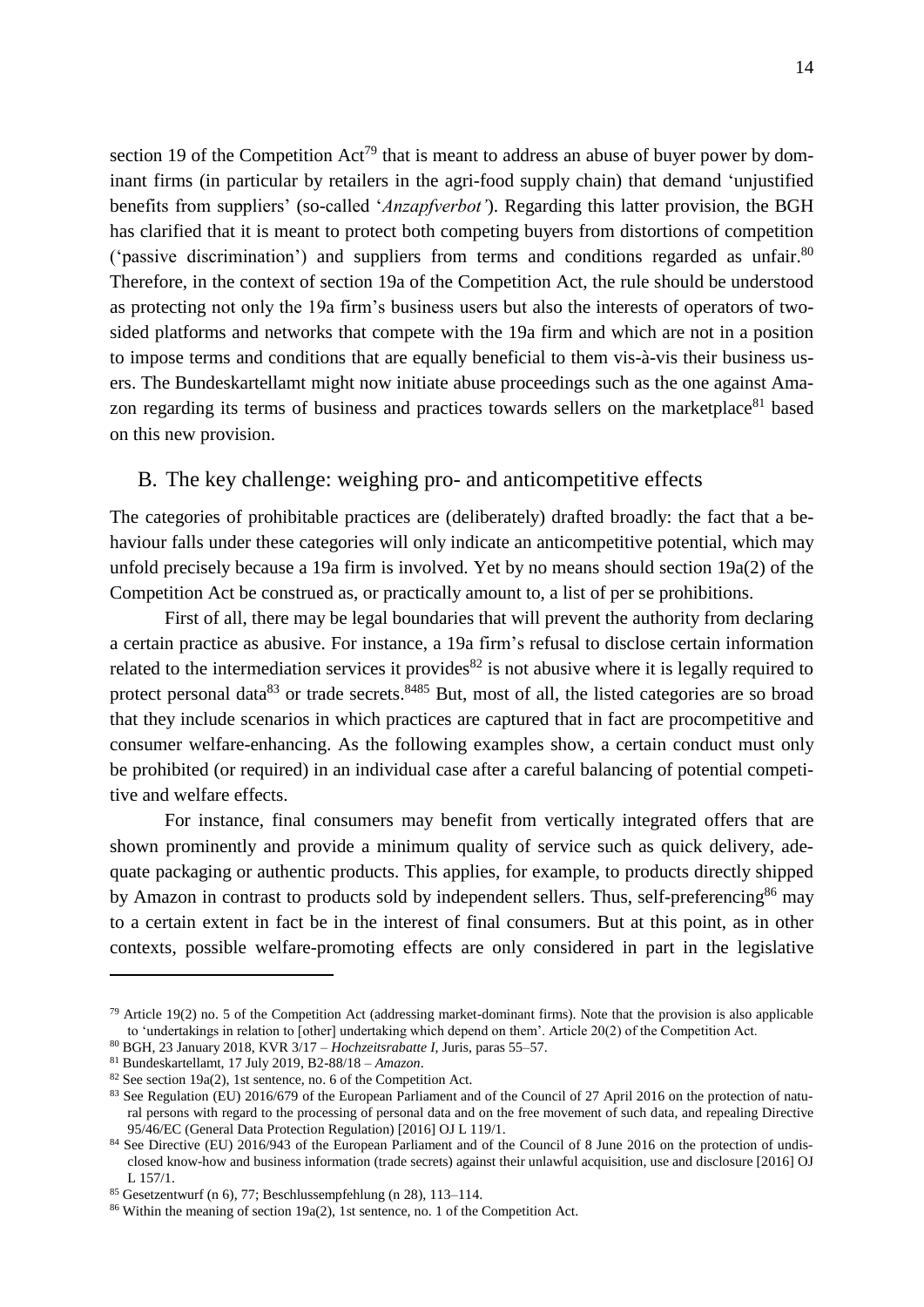memoranda. As regards self-preferencing, it is stated that exclusive integration of a firm's own offers may be justified if necessary 'for the utility of core functions of the hardware', such as the 'telephone, camera, message feature or file management of a mobile phone'.<sup>87</sup> Yet the example of the mobile phone reveals that consumers' expectations of what constitute a product's 'core functions' evolve dynamically and are in fact the result of competition between more- or less-integrated product designs. This shows that the concept of 'core functions' merely begs the question of where to draw the line between consumer welfareenhancing and procompetitive integration of a firm's own offers and abusive selfpreferencing.

Another example is the use of bundling as a strategy to enter a market.<sup>88</sup> In the presence of network effects, the best hope for limiting dominance by a firm in one market might sometimes be that (another) 19a firm challenges it. $89$  For example, if Microsoft falls under section 19a of the Competition Act, its hands may be tied with respect to its search engine, Bing, which in any case has a hard time challenging Google Search in many countries.

Yet another example concerns the practice of requesting (monetary or non-monetary) compensation from business customers that is disproportionate in relation to the services offered.<sup>90</sup> According to the explanatory memorandum, an implied (and possibly disproportionate) demand may be seen in the fact that 'a search engine is technically designed in such a way that the display of certain hits is made dependent on the granting of rights or data'.<sup>91</sup> However, a search engine that prioritizes news outlets that provide unrestricted access or allow snippets to be placed in conjunction with the search results may be disliked by some media outlets but has clear consumer benefits. Everything else being equal, listing the link to a free access article above a similar article with a paywall is clearly in the interest of consumers. The same holds true if lower-priced items are shown ahead of higher priced items on a search engine. Stimulating competition among sellers is typically not construed to be exploitative or restrictive behaviour.

More generally speaking, in light of the said provision the whole business model of advertising-financed platforms may appear suspicious of being anticompetitive or exploitative. For it is in the nature of these platforms that the business customers that are the most willing to pay for their visibility (be it in money or be it in a transfer of data or rights) will receive preferential treatment. An undifferentiated and overreaching application of this rule therefore seems particularly precarious. Consequently, a 'double safety net' is meant to prevent such an overenforcement: for one thing, 19a firms accused of such a practice may invoke the (generally applicable) option of objective justification and can seek to legitimize their business model. Yet, for another thing, the Bundeskartellamt must in any case show that the 19a firm's demand is 'disproportionate' ('*unangemessen*'). This already presupposes a balanc-

<sup>87</sup> Beschlussempfehlung (n [28\)](#page-7-1), 115.

<sup>88</sup> As it may be covered by section 19a(2), 1st sentence, no. 3 of the Competition Act.

<sup>89</sup> See Gesetzentwurf (n [6\)](#page-4-1), 76 ('As far as the opening of completely new markets or an entry into markets in which there is no effective competition at all is concerned, it has to be taken into account that by entering a market [of a 19a firm] positive competitive effects can be expected').

<sup>&</sup>lt;sup>90</sup> Section 19 $a(2)$ , 1st sentence, no. 7 of the Competition Act.

<sup>91</sup> Beschlussempfehlung (n [28\)](#page-7-1), 117.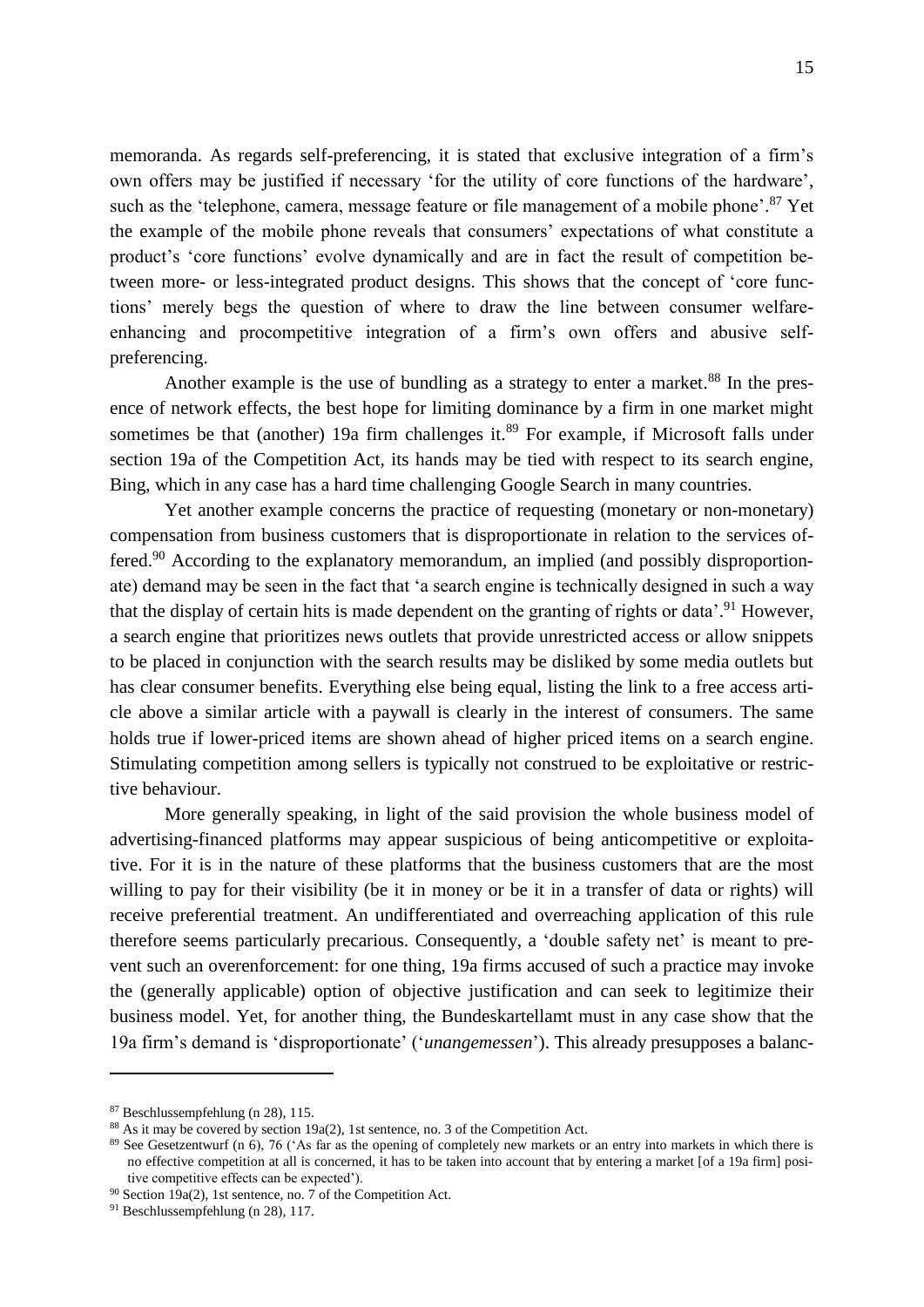ing of interests, independently of the 19a firm's option to demonstrate objective justification. The legislature considered this the appropriate instrument to avoid excessive intervention, noting that 'given the broad scope of application of the provision, the requirements for "inappropriateness" ["*Unangemessenheit*"] are generally high', <sup>92</sup> but this is not (clearly) reflected in the specifying criteria mentioned in the legislative memorandum. First, it is stipulated that the less the benefits demanded by the 19a firm are 'necessary' to provide the intermediation service, the more this request may be considered 'disproportionate'.<sup>93</sup> A narrow reading of this criterion of 'necessity' would seem to exclude barter transactions in which business users have to provide data to the 19a platform in return for attractive conditions. Second, the 'inappropriateness' of the conditions for the use of the platform is said to be indicated if the 19a firm has not offered 'serious negotiations' on the terms and conditions, in particular on an 'adequate compensation for requested benefits'.<sup>94</sup> This latter hint might raise new hopes in particular among press publishers that competition enforcement will help them to force digital platforms such as Google to pay compensation for the use of their media services.<sup>95</sup> However, refused negotiations are not conclusive in indicating unfairness ('inappropriateness'): a platform operator typically does not negotiate but sets conditions. This saves transaction costs and prevents accusations of anticompetitive discrimination, to which a 19a firm is otherwise easily exposed.<sup>96</sup> Finally, if the provision is applied to monetary compensation a 19a firm requests from its business users, an assessment of inappropriateness does not appear to be a trivial matter either: is it fair ('disproportionate') that Apple charges app developers a 30% commission on all subscription fees?<sup>97</sup>

Whether the 19a tool will lead to socially desirable outcomes will very much depend on whether the Bundeskartellamt – and eventually the BGH – succeeds in identifying and weighing the pro- and anticompetitive effects of those practices that may be captured by section 19a(2) of the Competition Act. Ideally, as a result of the authority's practice and the case law of the BGH, a subset of rules will develop over the years that specifies which conduct will be prohibitable under which conditions, taking into account in particular the considerable differences in the monetization models pursued by the digital platforms addressed.<sup>98</sup> However, the risk remains that competition practice will amount to a rather mechanical assessment, so that certain practices will be prohibited based on a quasi-per se rule that does not sufficiently take into account the circumstances of the individual case. The hope is that this will not hap-

<sup>92</sup> Beschlussempfehlung (n [28\)](#page-7-1), 117.

<sup>93</sup> Beschlussempfehlung (n [28\)](#page-7-1), 117 (emphasis added).

<sup>94</sup> Beschlussempfehlung (n [28\)](#page-7-1), 117–118.

 $95$  So far, in Germany, this hope has been disappointed by the competition authority and the courts. See Bundeskartellamt, 8 September 2015, B6-126/14 – *Google/VG Media*; LG Berlin, 19 February 2016, Juris – *Google Snippets*.

<sup>&</sup>lt;sup>96</sup> See Article 102(c) TFEU as well as sections 19(2) no. 1 and 20(1) of the Competition Act.<br><sup>97</sup> See the Commission's ongoing investigations into Apple'

See the Commission's ongoing investigations into Apple's App Store rules. https://ec.europa.eu/commission/presscorner/detail/en/ip\_20\_1073 (Press Release of 16 June 2020).

<sup>&</sup>lt;sup>98</sup> Economic theory has shown that platform incentives with respect to certain practices may well depend on the platform's monetization model (see, e.g. Tat-How Teh, 2019, 'Platform Governance', available at monetization model (see, e.g. Tat-How Teh, 2019, 'Platform Governance', available at [https://papers.ssrn.com/sol3/papers.cfm?abstract\\_id=3521026,](https://papers.ssrn.com/sol3/papers.cfm?abstract_id=3521026) and Jay Pil Choi and Doh-Shin Jeon, 2020, 'Two-Sided Platforms and Biases in Technology Adoption' CESifo Working Paper No. 8559, available at [https://papers.ssrn.com/sol3/papers.cfm?abstract\\_id=3699239\)](https://papers.ssrn.com/sol3/papers.cfm?abstract_id=3699239). This is reflected by a recent opinion piece by Cristina Caf-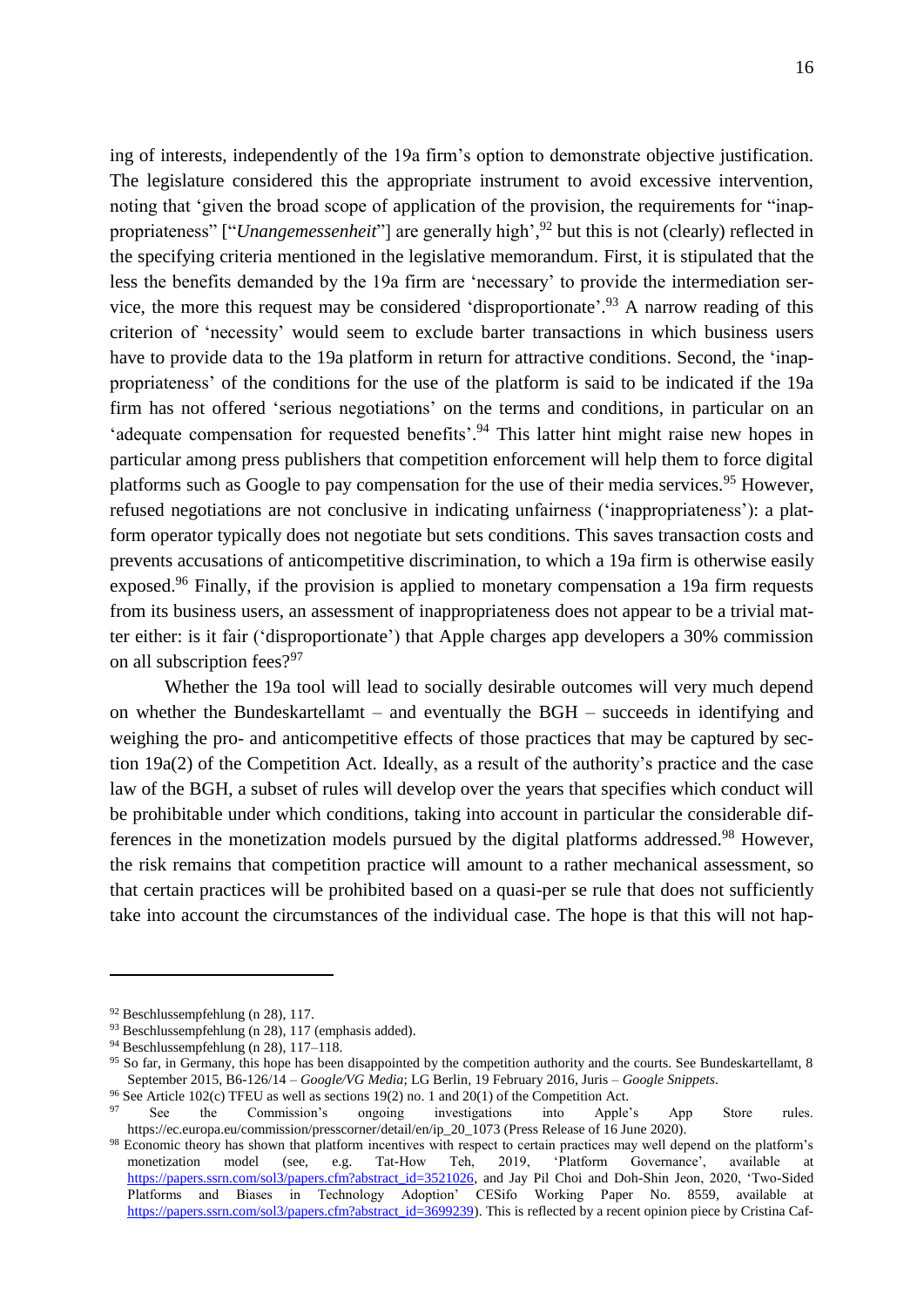pen, and that the reversal of the burden of proof instead makes competition law work in the digital sector, as it opens the door to anticompetitive effects receiving the consideration they deserve and addresses the asymmetric information problem the Bundeskartellamt (as other competition authorities) has faced elsewhere.

### <span id="page-17-0"></span>C. Settled and unsettled issues as to the appropriate welfare standard

The reversal of the burden of proof as regards 'objective justification' will make it more likely that the facts needed to comprehensively assess the competitive implications and welfare effects of a relevant practice are on the Bundeskartellamt's table. However, the reform does not eliminate essential uncertainties of a normative nature that are related to the assessment of platform activities.

### <span id="page-17-1"></span>1. What we know

The explanatory memorandum to the Bill states that, 'within the context of objective justification, a balancing of interests is required, which, on the one hand, takes into account the law's objective of protecting free competition and, on the other hand, the legitimate freedom of business and possible procompetitive elements' of the conduct in question.<sup>99</sup> The rhetoric of 'protection of free competition' must not be read as contradicting the consumer welfare criterion as the principal normative guideline: the protection of competition on the market can essentially be understood as a means of enhancing consumer welfare. In any case, the relevance of certain general conceptual disputes as regards efficiency considerations should not be overestimated: critics of an efficiency defence (along the lines of Article 101(3) TFEU) under German abuse control also concede that the considerations made in this respect in the competition practice on Article 102 TFEU can be integrated in the context of an 'objective justification'.<sup>100</sup>

More important than the rhetorical framing of efficiency considerations is therefore specific normative guidance provided with regard to certain trade-offs that are often involved in competition practice: short-term efficiencies vs. long-term objectives; risks of underenforcement ('false negatives') vs. risks of overenforcement ('false positives'); lower implementation costs via per se rules vs. detailed effects analyses on a case-by-case basis. In this respect, the explanations to the draft law actually give some indications: in the light of the characteristics of the markets concerned, particular weight should be given to the long-term objectives associated with section 19a of the Competition Act – limiting economic power, keeping markets open, and protecting the competitive process – as opposed to, in particular, short-term efficiencies for the benefit of affected businesses and consumers.<sup>101</sup> Thus, particular emphasis

 $\overline{a}$ 

farra and Fiona Scott Morton ('The European Commission Digital Markets Act: A Translation' (voxeu.org, 5 February 2021) in the context of the proposed DMA and also applies to section 19a of the Competition Act.

<sup>99</sup> Beschlussempfehlung (n [28\)](#page-7-1), 113.

<sup>100</sup> See, for instance, Jörg Nothdurft, '§ 19 GWB' in Hermann-Josef Bunte (ed), *Langen/Bunte, Kartellrecht*, vol 1 (Luchterhand 2018), para 41. This is particularly remarkable as Jörg Nothdurft heads the Litigation and Legal Division at the Bundeskartellamt.

 $101$  See Gesetzentwurf (n [6\)](#page-4-1), 77. This passage was not taken up by the parliamentary committee in its final memorandum on the bill. See Beschlussempfehlung (n [28\)](#page-7-1), 113–114. Whether this was done deliberately is unclear, because the explanato-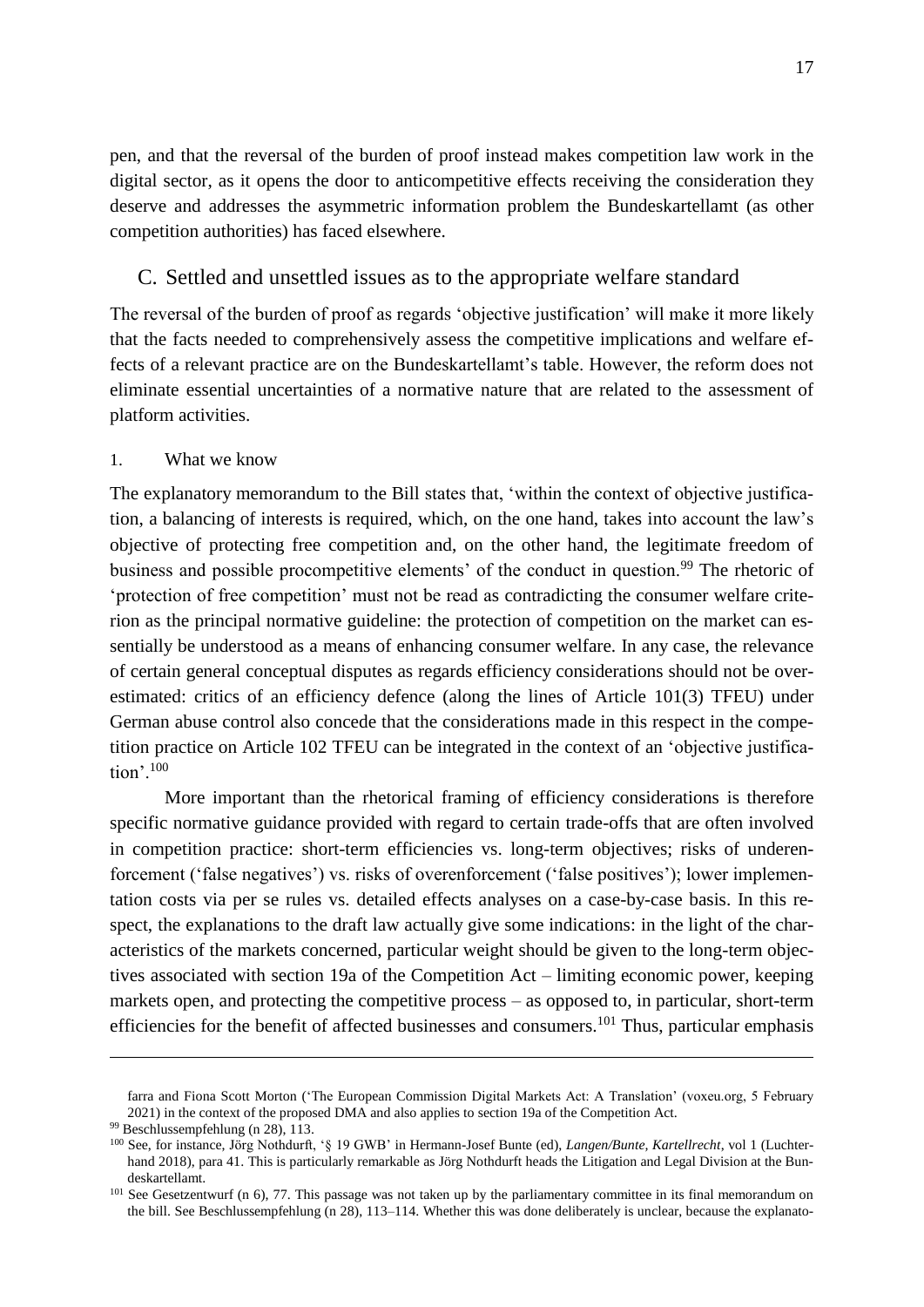should be placed on low barriers to entry and higher competitive pressure – even if this would (possibly) entail short-term losses of efficiency. What is more, risks of underenforcement should be weighted higher in the context of the concerned digital markets. These are gradual shifts as regards the implementation of the consumer welfare criterion that may support a more interventionist competition practice. However, we do not find any indication that the legislature intended to curtail the necessity of detailed case-by-case analyses. We reiterate that it would be a serious flaw if practices covered by section 19a(2) of the Competition Act were to evolve into quasi-per se prohibitions.

#### <span id="page-18-0"></span>2. What we don't know

 $\overline{a}$ 

Where competition law considers potential harm and benefit a certain practice may have on 'consumers', it encompasses effects not only on final consumers but also on intermediate buyers such as distributors or manufacturers that used a product as input.<sup>102</sup> With this in mind, the conclusion has been drawn that, when assessing the consumer welfare implications of platform practices, effects on producers of goods and services who are affected as (business) users of the platform service must be taken into account when thinking of theories of harm.<sup>103</sup> Yet, the assumption immediately raises the question of how to deal with a scenario in which a platform practice has opposite effects on different user groups. A response to this may require crucial value judgments to be made, in particular in the case of two-sided platforms that cater to business users and final consumers (as, for example, Amazon Marketplace or Apple's App Store) and where, for instance, a platform practice may harm business users but benefit the final consumers.<sup>104</sup>

One possible solution would be to net countervailing welfare effects for these two groups. However, although competition practice in general does not preclude a netting of divergent efficiency effects to different groups of consumers (even across markets), <sup>105</sup> it typically seeks to reduce the leeway for such netting as it requires intersubjective comparisons and, thus, entails measurement problems and involves distributional concerns. Therefore, for instance, under Article 101(3) TFEU the EU Commission considers cross-market netting of welfare effects possible only in cases where 'the group[s] of consumers … are substantially the same'.<sup>106</sup> Whether this criterion would be met in the case of a two-sided platform that

ry memorandum in regard to those rules, the text of which remained unchanged during the legislative process (as in the case of the objective justification in section 19a(2), 2nd and 3rd sentences of the Competition Act), is generally less detailed than the explanations accompanying the original draft bill.

<sup>&</sup>lt;sup>102</sup> Guidance on the Commission's enforcement priorities in applying Article 82 of the EC Treaty to abusive exclusionary conduct by dominant undertakings [2009] OJ C45/7, para 19; Guidelines on the application of Article 81(3) of the Treaty [2004] OJ C101/97, para 84. This is also recognized in German competition practice. See, for example, OLG Düsseldorf, 13 November 2013, VI-U (Kart) 11/13 – *Badarmaturen*, Juris, para 64.

<sup>103</sup> Jacques Crémer, Yves-Alexandre de Montjoye and Heike Schweitzer, 'Competition Policy for the Digital Era' (2019), 41.

<sup>104</sup> Moreover, a particular platform practice may affect a group of consumers who do not even consider using the platform. For instance, price parity clauses also affect the welfare of those buyers who do not engage with the platform and always choose to purchase via a direct sales channel.

<sup>&</sup>lt;sup>105</sup> See for an overview of relevant EU competition practice Jens-Uwe Franck and Martin Peitz, Market Definition and Mar*ket Power in the Platform Economy* (Cerre 2019), 42–46.

<sup>&</sup>lt;sup>106</sup> Guidelines on the application of Article 81(3) of the Treaty [2004] OJ C101/97, para 43. German competition practice generally follows the Commission's guidelines. See, for instance, Bundeskartellamt, 10 August 2007, B4-31/05 – *Wirtschaftsprüferhaftpflicht*, paras 186 and 190.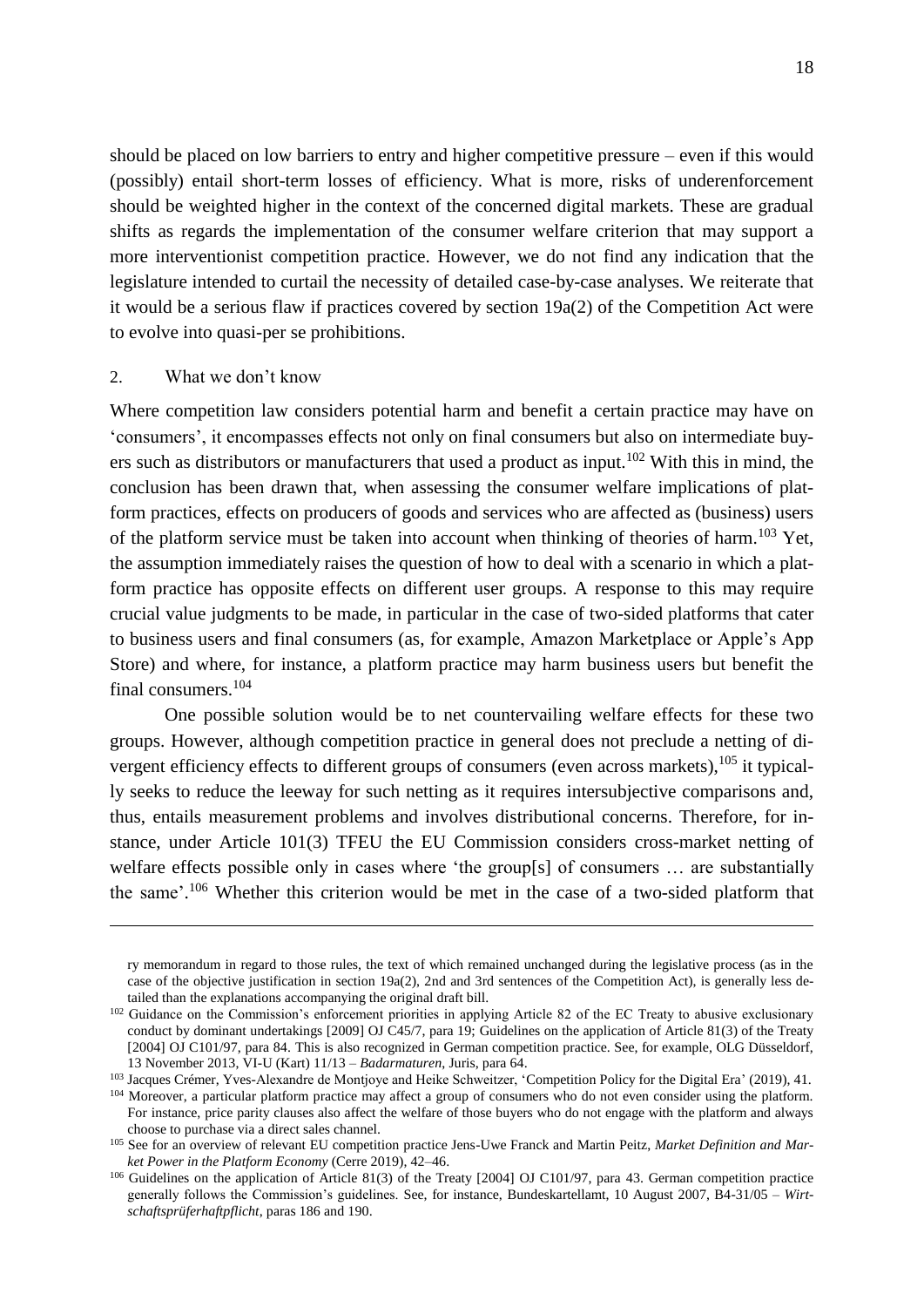serves businesses and final consumers seems rather doubtful. A follow-up question with regard to the 'objective justification' would be whether a 19a firm should in fact then be obliged to provide comprehensive information on all welfare implications and their net effect, which would appear to be an (almost) unsurmountable task.

The opposite solution would be that a two-sided platform's practice can already be considered consumer welfare-reducing (and, thus, prohibitable) if it has a negative effect on only one user group. Yet, does it really seem advisable to disregard the interdependencies between the welfare effects on interrelated user groups and to prohibit a two-sided platform's practice solely because of detrimental effects on its business users without even considering (possibly very positive) welfare effects on the final consumers? No one, including those who are in general critical of an efficiency defence in abuse cases, seems to be suggesting that.<sup>107</sup>

In competition practice, and in particular in light of the BGH's case law on section 19 of the Competition Act,<sup>108</sup> the finding of divergent effects on different user groups will in all likelihood result in a balancing exercise. The result of such balancing processes will depend considerably on how the interests of the respective user groups are normatively weighted and, moreover, to what extent indirect effects on final consumers are taken into account when considering the relevance of effects on business users.

In fact, there are fundamental doubts as to whether, from a consumer welfare point of view, effects on the welfare of a platform's business users should be given weight equal to those on a user group consisting of final consumers. If one considers the treatment of traditional distribution chains under competition law, as a matter of principle, positive effects on producers are not regarded as relevant welfare enhancements per se, but only insofar as they are assumed to (indirectly) benefitting the final consumers.<sup>109</sup> Whether and why this should be viewed differently because a good or service does not reach the end consumer along a vertical supply chain but through intermediation of a two-sided platform would need to be explained and legitimized.

In view of the practices by two-sided platforms and their effect on the ecosystem they control, a complication is that indirect effects on final consumers are often difficult to assess and may go beyond pass-through of platform fees paid by business users. In particular, seller quality and innovation by sellers may be the first-order issue from a consumer perspective. A case in point is the consumer benefit from ad-financed apps that are made available on a platform such as Apple's App Store. Owing to this complication, one may contemplate considering the effects on a two-sided platform's business users as a proxy for the (indirect) consumer

<sup>107</sup> See, for instance, Jörg Nothdurft, '§ 19 GWB' in Hermann-Josef Bunte (ed), *Langen/Bunte, Kartellrecht*, vol 1 (Luchterhand 2018), para 135 ('If, in [two-sided] markets, only one side is charged a fee which, according to general principles, is to be regarded as abusively excessive, this cannot, however, be justified solely by the fact that the other side receives a service for free. The justifying effect of such efficiencies is, at least in German law, subject to narrow limits').

<sup>108</sup> See, for instance, BGH, 8 October 2019, KZR 73/17 – *Werbeblocker III*, paras 51–63 (considering the interests of the internet users that install ad-blockers and the providers of ad-financed websites).

<sup>&</sup>lt;sup>109</sup> This can be seen, for instance, in the EU competition practice on Article 102 TFEU, which is said to be 'concerned with the protection of competition [for the benefit of consumers] rather than the protection of competitors.' Richard Whish and David Bailey, *Competition Law* (9th edn, Oxford University Press 2018), 202–203 (referring in particular to the ECJ's judgments *Deutsche Telekom*, *TeliaSonera*, *Post Danmark I*, *Post Danmark II* and *Intel* and the Guidance on the Com-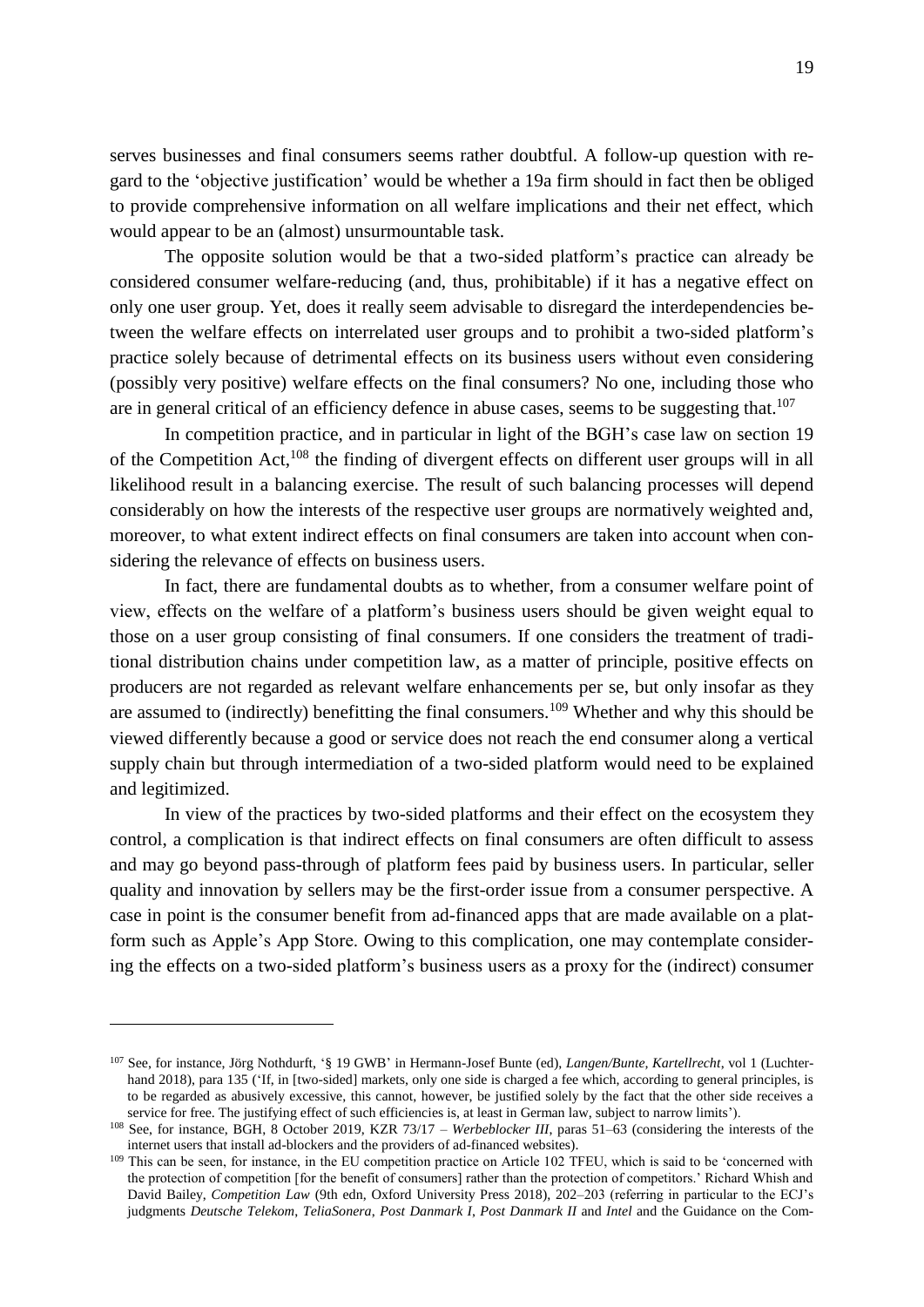welfare effects. Regardless of whether one finds this convincing (the authors do not), if in the view of the competition practice on two-sided platforms an adaptation of the established welfare standard is intended, this should be made explicit.

Moreover, a direct consideration of supplier welfare will in some cases rest on particular policy objectives: some types of small businesses such as Uber drivers<sup>110</sup> may be seen in a different light from traditional businesses for reasons of distributive justice. The welfare of newspaper publishers (which are, for instance, business users of Google's search service) might enjoy special consideration as they are viewed as guarantors of freedom and pluralism of media. Certainly, albeit politically controversial, such adaptations of the consumer welfare standard for particular policy reasons may be legitimate. Yet, first, such considerations should be made explicit and, second, it needs to be explained why they should only be relevant in the context of two-sided platforms. 111

All in all, we may conclude that the yardstick by which (potential) pro- and anticompetitive effects and welfare effects in the context of two-sided platform activities are to be weighted is an open question. The reform may thus be regarded a missed opportunity to provide normative guidance for authorities and courts that have to cope with these challenges in the context of 19a cases and beyond.

## <span id="page-20-0"></span>**VI. Prompt and effective intervention: abridged judicial review**

In principle, decisions of the Bundeskartellamt can first be challenged before the Düsseldorf Higher Regional Court (Oberlandesgericht), $112$  where six specialized divisions have been set up to handle these cases. The Higher Regional Court's decisions may then in turn be appealed against before the BGH.<sup>113</sup> It is most remarkable that this well-established judicial protection mechanism will not apply to decisions under section 19a of the Competition Act. Bypassing the Düsseldorf Higher Regional Court, the BGH will decide as a court of appeal in the first and last instance.<sup>114</sup> The legislature has gone to great lengths to justify this abridged judicial review.<sup>115</sup> It is argued that the particularities of digital markets require particularly swift intervention to be effective. It is assumed that, in light of the generally available instruments of judicial protection, the Bundeskartellamt's option to order immediate enforceability of its de-

 $\overline{a}$ 

mission's enforcement priorities in applying Article 82 of the EC Treaty to abusive exclusionary conduct by dominant undertakings [2009] OJ C45/7, paras 5, 6, and 23).

<sup>&</sup>lt;sup>110</sup> Assuming that Uber drivers are to be considered undertakings within the meaning of competition law.

<sup>&</sup>lt;sup>111</sup> In fact, we also see in certain contexts a preferential treatment of supplier welfare for distributional reasons or for the promoting of media diversity in the context of vertical supply chains: farmers are in part exempted from competition law and allowed to coordinate their sales and other activities via producer organizations. See the so-called Omnibus Regulation, which introduced, among other things, a horizontal competition derogation that permits, for instance, joint distribution, including joint selling platforms or joint transportation. Article 152 of Regulation (EU) No 1308/2013 (as amended). As regards the distribution of newspapers and magazines, section 30(1) of the German Competition Act exempts vertical agreements that guarantee resale price maintenance. Section 30(2a) of the German Competition Act exempts industry agreements between associations of publishers and associations of wholesalers.

<sup>112</sup> Section 73(4) of the Competition Act.

 $113$  Section 77(1) of the Competition Act.

<sup>&</sup>lt;sup>114</sup> Section 73(5) of the Competition Act. This provision shall also apply if the Bundeskartellamt bases proceedings concurrently on section 19a of the Competition Act and Article 102 TFEU and/or section 19 of the Competition Act. See Beschlussempfehlung ([n 28\)](#page-7-1), 122.

<sup>115</sup> See Beschlussempfehlung (n [28\)](#page-7-1), 119–122.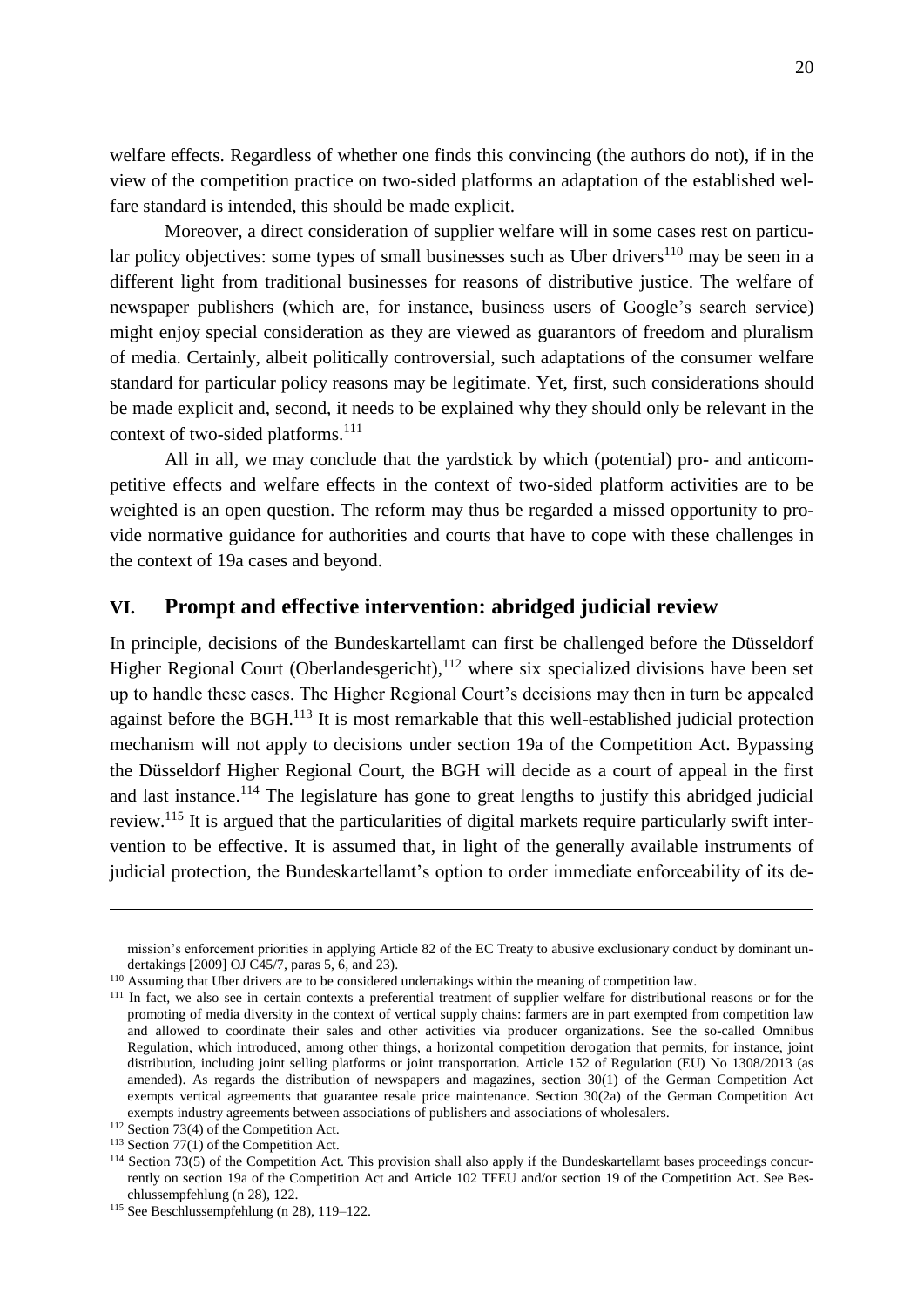cisions does not suffice to do justice to this necessity. The legislature refers at this point to the current Facebook litigation: the firm succeeded with its application for an order of suspensive effect before the Higher Regional Court,  $^{116}$  which, however, was overturned by the BGH.<sup>117</sup> Facebook then initiated a second summary proceeding, whereupon the Higher Regional Court again ordered suspensive effect by an interim decision.<sup>118</sup> After all of that, Facebook has for the time being withdrawn its application, so the Bundeskartellamt's order<sup>119</sup> is temporarily enforceable,<sup>120</sup> albeit after almost two years of interim legal proceedings. In light of this, the legislature saw the risk that, given the options for judicial review currently available, the enforceability of the Bundeskartellamt's future 19a decisions could remain in dispute for a number of years.<sup>121</sup>

The single-tier judicial review of decisions by public authorities is not unheard of under German law. It does not conflict with constitutional law.<sup>122</sup> Yet, what is lost by reducing judicial review to one appeal instance must not be overlooked or underestimated. The BGH will have to rule on decisions of the Bundeskartellamt, which will significantly interfere with the entrepreneurial freedom of the platform operators concerned and which will heavily influence the development of digital markets in Germany and (possibly) beyond. As the legislature itself emphasized, the application of the new competition tool will typically involve complex questions of fact and unresolved legal questions. What is more, the number of cases is expected to remain small.<sup>123</sup> Therefore, for a prudent development of the law under section 19a of the Competition Act, we submit that it would have been fruitful for the Düsseldorf Higher Regional Court, which has been familiar with competition proceedings for many years, to deal with these cases first. The possibility of obtaining an opinion from the Monopolies Commission,<sup>124</sup> which was introduced specifically for these proceedings before the BGH to support the court in its analysis of economic issues,  $125$  is not adequate to compensate for these disadvantages. Finally, it should be noted that, to address the need for rapid intervention in digital markets, the reform made it considerably easier for the Bundeskartellamt to order interim measures.<sup>126</sup> As this instrument also applies in the context of 19a procedures,<sup>127</sup> it is all the

<sup>116</sup> OLG Düsseldorf, 26 August 2019, VI-Kart 1/19(V) – *Facebook I*, Juris.

<sup>117</sup> BGH, 23 June 2020, KVR 69/19 – *Facebook*, Juris.

<sup>118</sup> OLG Düsseldorf, 30 November 2020, *Kart* 13/20 (V), Juris.

<sup>119</sup> Bundeskartellamt, 6 February 2019, B6-22/16 – *Facebook*.

 $120$  In the main proceedings, the Higher Regional Court has in the meantime initiated a preliminary ruling procedure (Article 267 TFEU). See OLG Düsseldorf, 24 March 2021, Kart 2/19 (V), Juris. [https://www.olg](https://www.olg-duesseldorf.nrw.de/behoerde/presse/Presse_aktuell/20210324_PM_Facebook2/index.php)[duesseldorf.nrw.de/behoerde/presse/Presse\\_aktuell/20210324\\_PM\\_Facebook2/index.php](https://www.olg-duesseldorf.nrw.de/behoerde/presse/Presse_aktuell/20210324_PM_Facebook2/index.php)

<sup>&</sup>lt;sup>121</sup> See Beschlussempfehlung (n [28\)](#page-7-1), 121. Yet it would not be a good reason to bypass the Düsseldorf court just because it has occasionally been quite critical of the competition authority's views, especially in the course of the Facebook proceedings.

<sup>&</sup>lt;sup>122</sup> As stipulated by the German Constitutional Court (Bundesverfassungsgericht–BVerfG), the Constitution does not guarantee a multitiered judicial review. See BVerfG, 30 April 2003, 1 *PBvU* 1/02, *BVerfGE* 107, 395, 402, Juris, para 18. <sup>123</sup> Id.

<sup>124</sup> Section 75(5) of the Competition Act.

 $125$  Beschlussempfehlung (n [28\)](#page-7-1), 122.

<sup>126</sup> Section 32a of the Competition Act. See Gesetzentwurf (n [6\)](#page-4-1), 83–86.

 $127$  Section 19a(2), 4th sentence of the Competition Act ('Section 32a ... shall apply mutatis mutandis').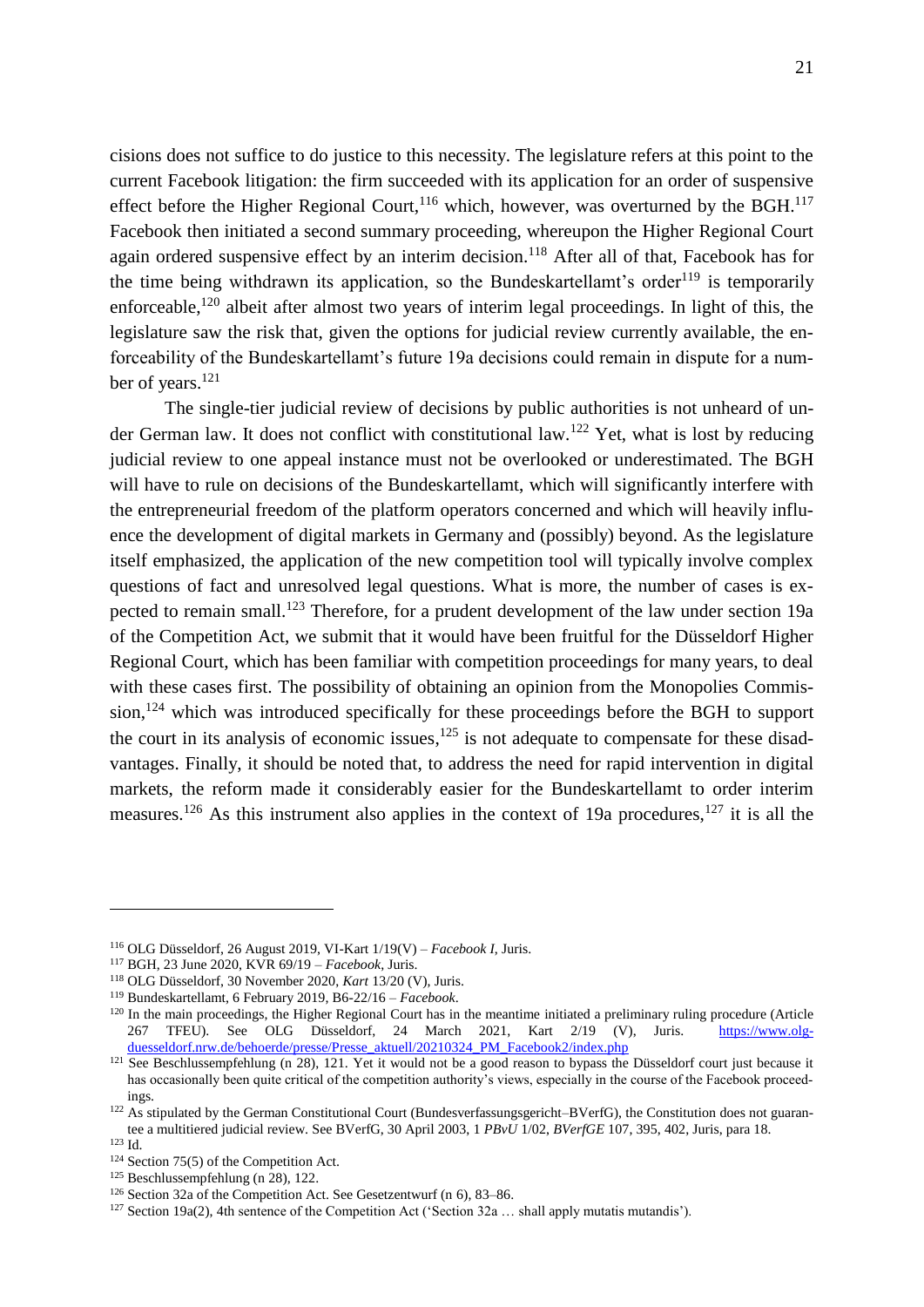more questionable whether the (relative) benefits of the abridged judicial review outweigh the drawbacks.<sup>128</sup>

## <span id="page-22-0"></span>**VII. Towards ever-increasing regulatory fragmentation in the internal market?**

<span id="page-22-1"></span>By moving ahead and enacting section 19a of the Competition Act, the German legislature has put pressure on the EU to more effectively address the perceived competition problems caused by the big digital platforms. The recently proposed EU Digital Markets Act ('DMA')<sup>129</sup> is intended to be the functional equivalent of Germany's new competition tool. To be sure, it is by no means settled in which form, when or whether at all the DMA will enter into force. Yet, in the EU's legislative process, the Commission's new powers to regulate Big Tech under the DMA will be benchmarked against section 19a of the Competition Act. Suffice to mention here, two differences seem to be apparent: first, the circle of potential addressees of the DMA appears to be wider, in particular in view of the qualitative criteria, which trigger a (rebuttable) presumption that the firm may be designated as a gatekeeper.<sup>130</sup> Second, the regulatory design of the DMA is closer to conventional ex ante regulation, as a firm that is designated as a gatekeeper is automatically obliged to comply with the obligations laid down in the DMA,<sup>131</sup> while the gatekeeper may apply for a suspension where compliance 'would endanger, due to exceptional circumstances beyond the control of the gatekeeper, the economic viability of the operation of the gatekeeper in the Union<sup>'132</sup> or request an exemption for overriding reasons of public interest.<sup>133</sup>

What is more, with the 19a tool, the German lawmakers have opened up a testing ground for digital platform regulation. Ideally, other rule-makers, particularly in the EU, will watch and learn from the wanted and unwanted effects of the Bundeskartellamt's future 19a interventions.<sup>134</sup>

It is foreseeable, however, that national competition enforcement and ex ante regulation will lead to increasing differences in digital platform regulation across EU Member States. Such legal fragmentation is in particular problematic as it may hamper the scaling up of innovative homegrown digital business models. While the EU could react by striving for a full harmonization of domestic laws including competition law, this is not to be expected. The DMA proposal aims at harmonizing Member States' gatekeeper regulation, which is adopted

<sup>&</sup>lt;sup>128</sup> However, we acknowledge that the practical effectiveness of the reformed section 32a of the Competition Act has yet to be demonstrated and that interim measures will in fact also benefit from the abridged judicial review foreseen in 19a cases. See section 73(5), no. 2 of the Competition Act.

<sup>&</sup>lt;sup>129</sup> Proposal for a Regulation of the European Parliament and of the Council on contestable and fair markets in the digital sector (Digital Markets Act) COM/2020/842 final.

<sup>&</sup>lt;sup>130</sup> Article 3(2) of the DMA proposal (n [129\)](#page-22-1).

<sup>&</sup>lt;sup>131</sup> Articles 5 and 6 of the DMA proposal (n [129\)](#page-22-1).

 $132$  Article 8 of the DMA proposal (n [129\)](#page-22-1).

 $133$  Article 9 of the DMA proposal (n [129\)](#page-22-1).

<sup>&</sup>lt;sup>134</sup> Beschlussempfehlung ([n 28\)](#page-7-1), 10 ('However, the federal structure of the European Union can be used to gather experience with slightly different regulatory structures at national level with the aim of finding the best possible form of regulation').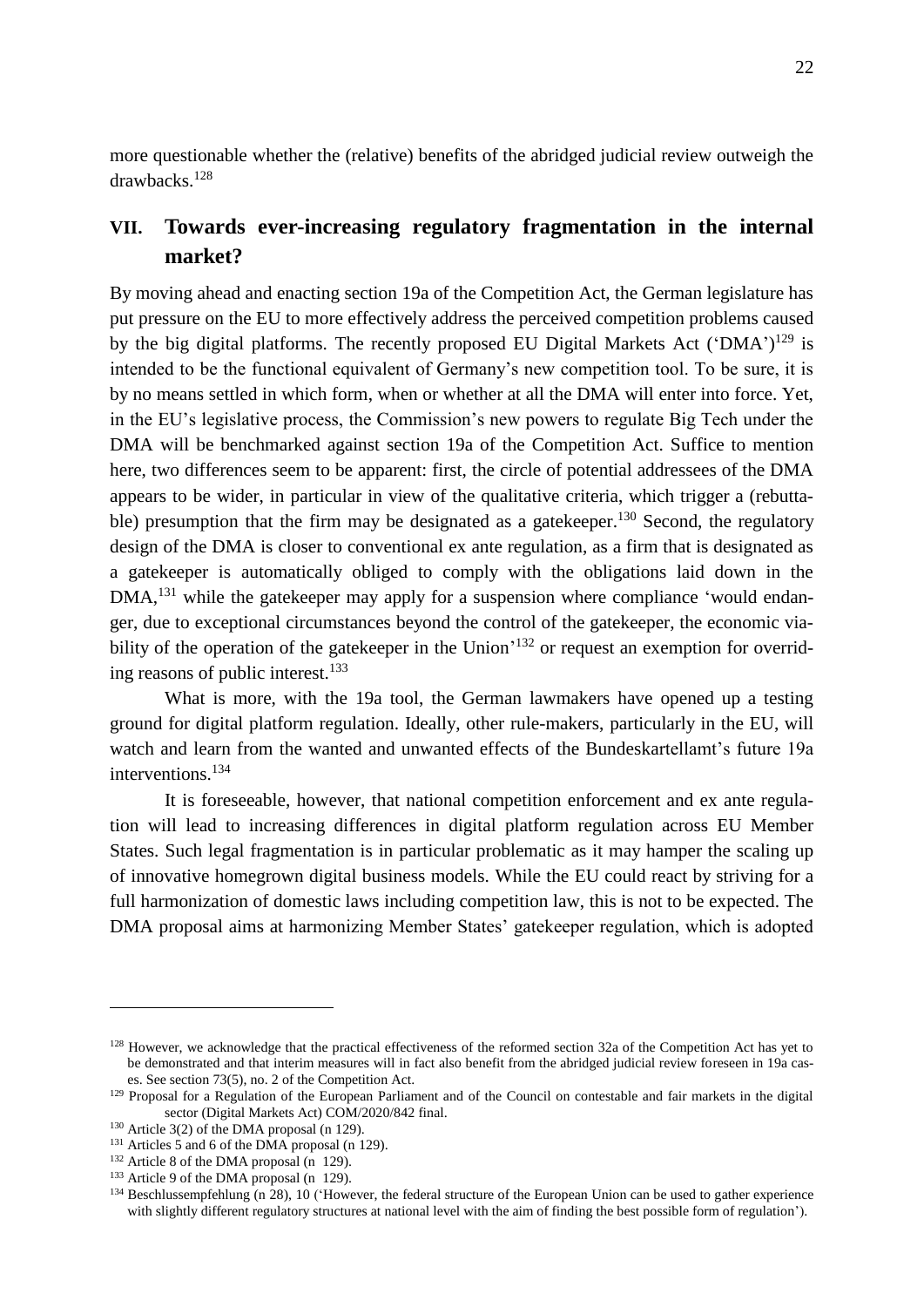'for the purpose of ensuring contestable and fair markets'. <sup>135</sup> Pursuant to the proposal, Member States will remain free, however, to adopt stricter gatekeeper regulation to pursue 'other legitimate interests'.<sup>136</sup> Further, 'national competition rules prohibiting other forms of unilateral conduct' (than those that fall under Article 102 TFEU) and that impose 'additional obligations on gatekeepers' will also remain unaffected by the DMA.<sup>137</sup> Pursuant to recital 9 of the DMA proposal, the

Regulation is without prejudice to Articles 101 and 102 TFEU, to the corresponding national competition rules and to other national competition rules regarding unilateral behavior that are based on an individualised assessment of market positions and behavior, including its likely effects and the precise scope of the prohibited behavior, and which provide for the possibility of undertakings to make efficiency and objective justification arguments for the behavior in question.<sup>138</sup>

Section 19a of the Competition Act shares the objective of Articles 101 and 102 TFEU and the corresponding domestic provisions to protect competition from distortion, which essentially means that it aims at keeping markets open and preserving consumers' freedom and range of choice. As has been repeatedly stressed in this article, the appropriate application of section 19a of the Competition Act requires a detailed case-by-case analysis, including a thorough evaluation of the market position and the scrutinized conduct of the addressed undertaking and, more specifically, allows the latter to justify its behaviour and to invoke an efficiency defence in doing so. Hence, section 19a of the Competition Act should be considered an 'other national competition rule' according to the said criteria and would therefore be exempt from harmonization through the DMA.

For the foreseeable future, digital platforms and their users will therefore have to bear the costs of fragmented rule-making in the EU's internal market. When deciding in a particular case whether or not to impose a certain rule on a digital platform, national competition authorities cannot be expected to consider these costs in any meaningful way. However, we foresee that, in the medium term, some 'soft' EU-wide convergence will result from exercise, exchange and experience.

#### <span id="page-23-0"></span>**VIII. Concluding remarks**

<u>.</u>

The 19a tool is a revolution in German competition law. It sits between traditional competition law and sector regulation. Targeted at Big Tech, it aims to rebalance the power between the Bundeskartellamt and powerful firms. In particular, the competition authority benefits from a reversal of the burden of proof regarding the anticompetitive nature of certain conduct by 19a firms. We see this a positive innovation in light of the information asymmetry between the competition authority and Big Tech and the resources available to the latter.

 $135$  Article 1(5), 1st sentence of the DMA proposal (n [129\)](#page-22-1). Note that the DMA proposal seeks to distinguish the objective of gatekeeper regulation from the objective pursued by Articles 101 and 102 TFEU. See recital 10 of the DMA proposal ([n129\)](#page-22-1). Yet as this involves the interpretation of primary EU law, it is the ECJ that will have the final say on this matter.

<sup>&</sup>lt;sup>136</sup> Article 1(5), 2nd sentence of the DMA proposal ([n 129\)](#page-22-1).

<sup>137</sup> Article 1(6), 2nd sentence of the DMA proposal ([n 129\)](#page-22-1).

<sup>&</sup>lt;sup>138</sup> Recital 9 of the DMA proposal (n [129\)](#page-22-1). Essentially the same criteria can be employed to define which provisions of national law qualify as 'national competition law' within the meaning of Article 3(2) and (3) of Regulation 1/2003. See Jens-Uwe Franck and Nils Stock, 'What Is "Competition Law"?––Measuring EU Member States' Leeway to Regulate Platform-to-Business Agreements' (2020) 39 Yearbook of European Law 320.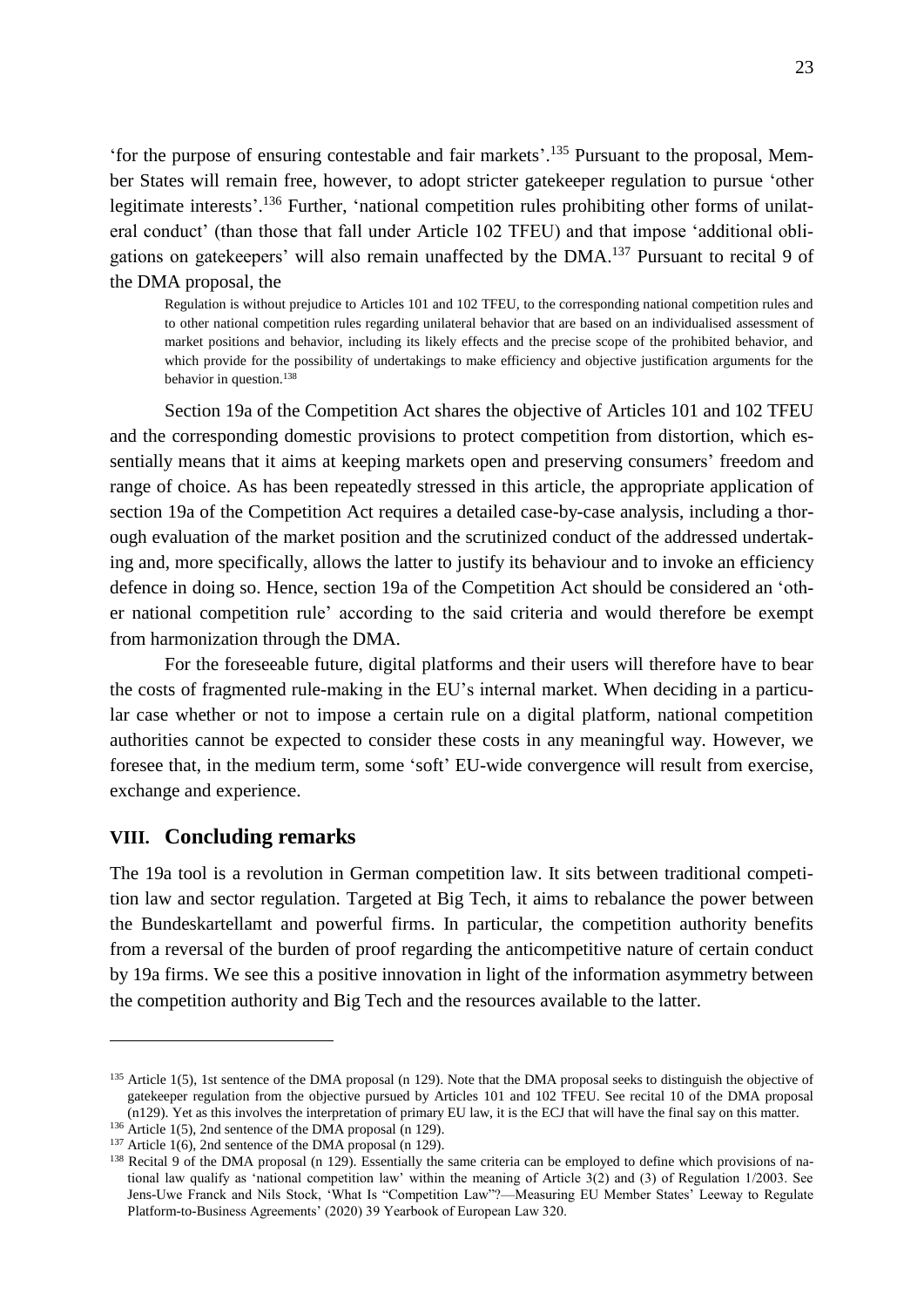However, bypassing the specialized competition law court and making the BGH the first and only appeal instance does not appear to us to be the last word in wisdom. What is more, drafting the practices covered in wide terms that may be interpreted as per se prohibitions might lead to outcomes that particularly hurt final consumers because special interest groups obtain undue considerations. Whether the tool is employed for good use will mostly depend on the Bundeskartellamt and eventually also on the BGH. The competition authority already took the opportunity to put its new instrument to the test and initiated its first 19a proceedings against Facebook, investigating the linking of Oculus, a subsidiary of Facebook that produces virtual reality devices, with Facebook's social network.<sup>139</sup> Only time will tell whether the 19a tool has sharp teeth and to what effect it will be used.

Notably absent from Germany's reform is an update of merger rules to better meet the challenges posed by digital platforms.<sup>140</sup> The new section 19a of the Competition Act aims at prohibiting certain behaviours, but the amended Competition Act does not provide sharpened tools to go against acquisitions by Big Tech firms. In fact, German lawmakers are pinning their hopes on the EU here. The German parliament has called on the federal government to work at the EU level:

to establish mechanisms to prohibit undertakings of paramount significance for competition across markets ['19a firms'] from hindering innovation and competition by strategically buying up competitors (so-called 'killer acquisitions').<sup>141</sup>

However, while the Commission currently seems to be reluctant to engage in a substantial reform of EU merger control,  $142$  it is notable that, under the proposed DMA, designated digital gatekeepers will have an obligation to inform the Commission about any intended concentration regardless of whether or not it is notifiable under the EU Merger Regulation or national merger rules.<sup>143</sup> This fits in with the Commission's Guidance on Article 22 of the EU Merger Regulation, which clarifies that the Commission will accept and indeed under certain

<sup>139</sup> See the Bundeskartellamt's press release of 28 January 2021, available at [https://www.bundeskartellamt.de/SharedDocs/Publikation/EN/Pressemitteilungen/2021/28\\_01\\_2021\\_Facebook\\_Oculus.p](https://www.bundeskartellamt.de/SharedDocs/Publikation/EN/Pressemitteilungen/2021/28_01_2021_Facebook_Oculus.pdf?__blob=publicationFile&v=2) df? blob=publicationFile&v=2

<sup>&</sup>lt;sup>140</sup> An additional, value-based jurisdictional threshold was already introduced with the previous amendment to the Competition Act in 2017. See section 35(1a) of the Competition Act. The newly introduced power of the Bundeskartellamt to impose an obligation on a certain undertaking to notify every merger would appear to be a useful instrument in the field of the digital economy. However, the conditions for the application of this instrument preclude it from effectively addressing the challenges posed by mergers in the digital industry. See section 39a of the Competition Act, which requires, among other things, that the Bundeskartellamt has previously conducted a sector inquiry pursuant to section 32 of the Competition Act and that the target firm generated sales of more than two million euros in the previous year and that it generated more than two-thirds of its sales in Germany.

<sup>&</sup>lt;sup>141</sup> Beschlussempfehlung (n [28\)](#page-7-1), 10. Note that the relevant acquisitions may in fact rather constitute 'reverse killer acquisitions' according to which a new service is integrated into the existing offer replacing plans for developing a competing service in-house. See Cristina Caffarra, Gregory Crawford and Tommaso Valletti, '"How Tech Rolls": Potential Competition and "Reverse" Killer Acquisitions' (voxeu.org, 11 May 2020).

<sup>&</sup>lt;sup>142</sup> The merger policy package of 26 March 2021 is confined to procedural and jurisdictional aspects of EU merger control. See Commission Staff Working Document SWD(2021) 66 final. The Commission seeks to address shortfalls of the existing merger thresholds through the encouragement of referral requests alone (see below note [144](#page-25-0) and accompanying text). As regards the substance of merger assessments, Commissioner Vestager remarked 'So we're open to ideas, no matter where they come from. But we'll only take a decision when we've considered all the evidence. So we won't immediately be drafting new merger guidelines.' Margrethe Vestager, 'The Future of EU Merger Control' (International Bar Association 24th Annual Competition Conference, 11 September 2020).

<sup>&</sup>lt;sup>143</sup> Article 12 of the DMA proposal (n [129\)](#page-22-1).